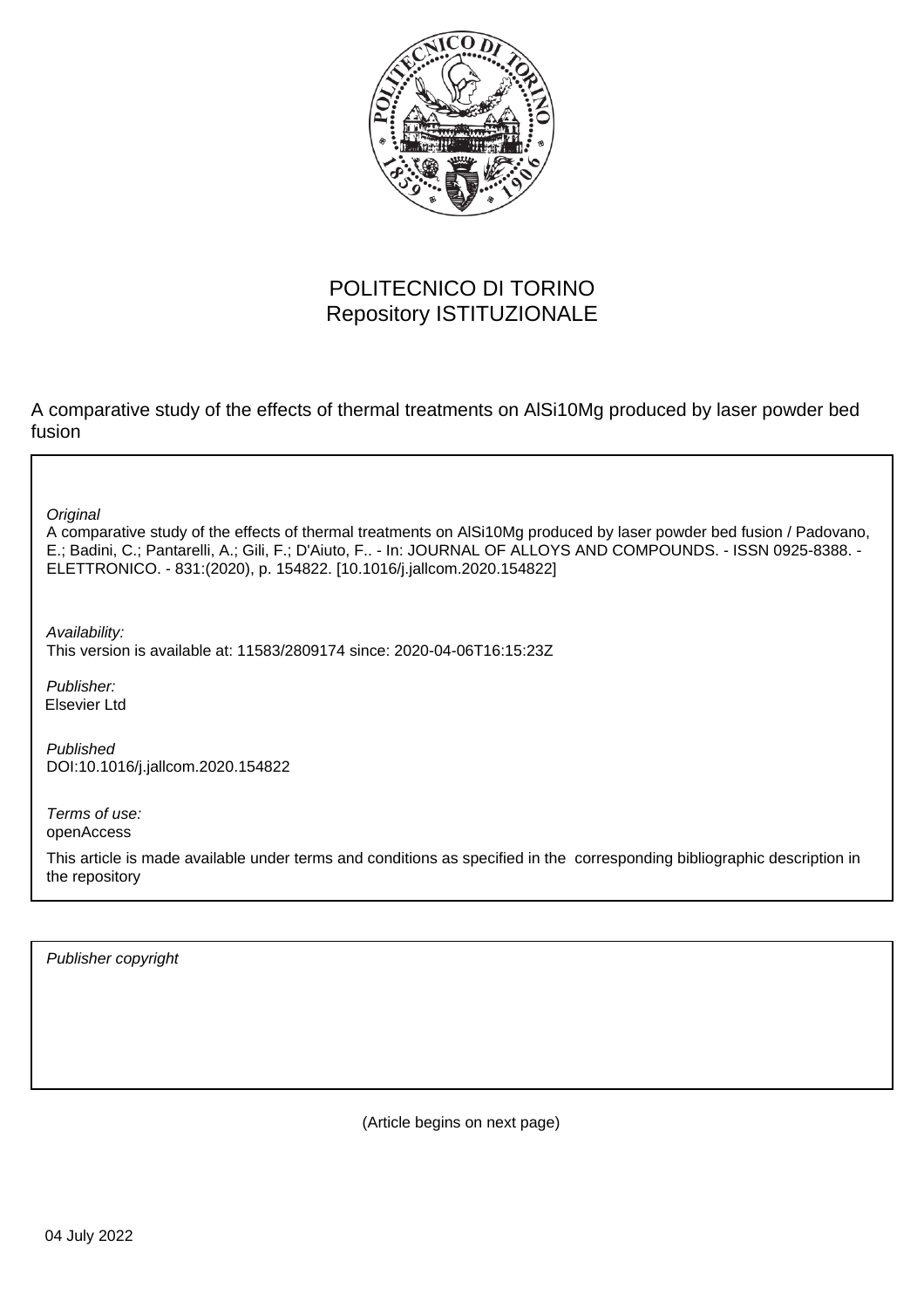# **A comparative study of the effects of thermal treatments on AlSi10Mg produced by Laser Powder Bed Fusion.**

# **Elisa Padovanoa\* , Claudio Badini<sup>a</sup> , Anna Pantarelli<sup>a</sup> , Flavia Gili<sup>b</sup> and Fabio D'Aiuto<sup>b</sup>**

**<sup>a</sup>** Politecnico di Torino, Department of Applied Science and Technology, Corso Duca degli Abruzzi 24, 10129, Torino, Italy <sup>b</sup> Centro Ricerche FIAT, Group Materials Lab-Metals, Corso Settembrini 40, Torino – Italy **\*** Corresponding author. E-mail address: [elisa.padovano@polito.it](mailto:elisa.padovano@polito.it) (E. Padovano)

### **ABSTRACT**

 The components produced by laser powder bed fusion (LPBF) generally require specific heat treatments in order to release the residual stresses induced during the additive manufacturing process. Post-processing treatments also play a significant role in obtaining components whose microstructure and characteristics are homogeneous and tailored for specific applications. A comparison of the mechanical features resulting from different heat treatments requires that a material showing the same initial mechanical features and microstructure is investigated. In the present work the effects of a number of different thermal post- processing treatments are compared: AlSi10Mg parts processed by LPBF underwent various thermal treatments such as stress relieving, annealing at high temperature and T6 treatments. The microstructure variation as a function of the applied temperature was correlated to the material mechanical behaviour in term of hardness and tensile strength; impact properties were also evaluated. The thermal evolution of the system was then studied through differential scanning calorimetry and x-ray diffraction analyses.

**Keywords.** Laser processing; Mechanical Properties; Microstructure; Metallography

#### **1. Introduction**

 Additive manufacturing (AM) techniques have attracted increasing interest in the scientific community due to the possibility of using a *layer-by-layer* strategy to produce near full-density components with complex geometries. In addition to the advantage of design freedom, this technology saves material and avoids the 26 production of scraps and waste. Different metal AM technologies are currently available and find 27 applications in many fields such as automotive, **aerospace**, orthopaedic implants etc. [1–4]. Among these 28 technologies, Laser powder Bed Fusion (LPBF), also known as **selective laser melting** (SLM) is currently one of the most studied. LPBF is a powder bed fusion process that uses a laser source to selectively melt regions of deposited powder layers, according to a computer aided design (CAD) project. One of the most interesting aspects of this process is that it provides a very fine microstructure compared to that obtained using more conventional processing methods. Moreover, it is well known that this particular microstructure greatly influences the mechanical behaviour of the material. LPBF can be applied to different metallic powders such as aluminium alloys, titanium, stainless steel and nickel. Aluminium alloys are the second 35 most used metals, after steels. For this reason, the production of Al components through the LPBF process obtains low cost and high-quality parts for many different applications. Very commonly used aluminium alloys are those based on the Al-Si system, as they are characterized by good castability, specific strength 38 and good corrosion resistance [5–9]. In this context, the **hypoeutectic** AlSi10Mg alloy is frequently used in both foundry and additive manufacturing technologies; the great interest in this alloy is moreover confirmed by many scientific papers available in the literature. 41 The components produced by metal additive manufacturing generally need specific heat treatments aimed

42 at releasing the residual stresses coming from the production process. Different kinds of residual stresses

(RS) can in fact be present in as-built sample. According to Bartlett et al. [10], they can be classified on the

44 base on the length scale they operate. Macroscopic RS act on the scale of the component geometry and can

45 cause distortion phenomena; they are the most discussed in the literature due to the strong effects they have

46 on mechanical properties of the as-built material. In addition, local stresses which act on individual grain

47 scale or atomic scale stresses can also be present; however, they are only rarely investigated because of the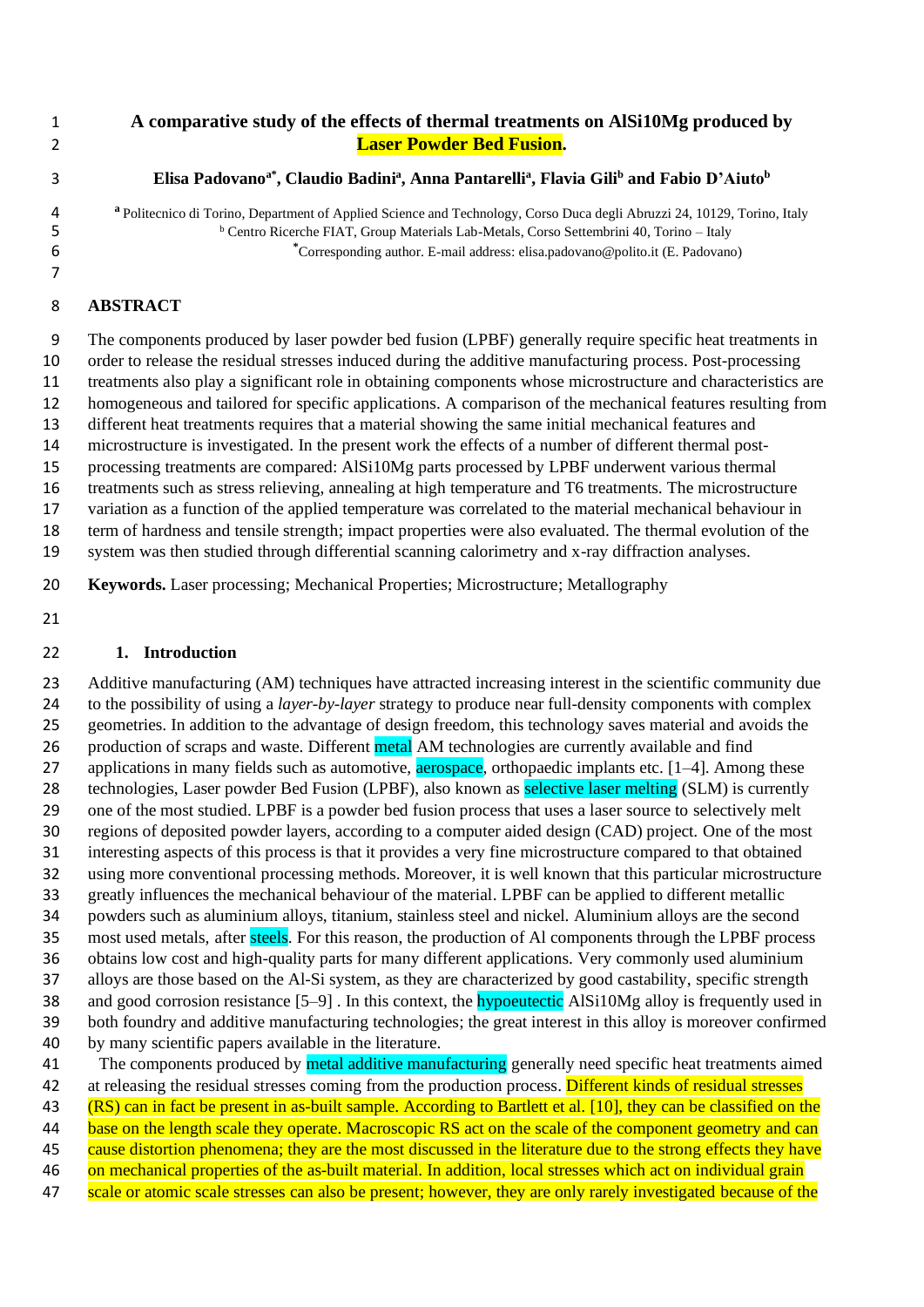48 difficulty to measure them. The stressed state of the material limits its application in the as-built condition.

The attention of many researchers has been focused on different thermal treatments according to two

50 approaches: the first one involves the adoption of the well-established heat treatments commonly used for

cast materials with similar compositions, while the second one consists in the optimization of thermal

 treatment conditions (in terms of temperature and duration) as well as in the investigation of the effects of the applied conditions on both microstructure and mechanical properties.

The first approach is questionable because the microstructure of AM components is very different from that

of cast parts. Aboulkhair et al. [11] underlines, as an example, the different durations required for solution

heat treatments (SHT): for cast alloy the solution heat treatment (SHT) needs a shorter time to obtain a fine

and homogeneous microstructure, while for LPBF parts a longer duration is required to stabilize the

microstructure and improve the mechanical behaviour of material. According to the second approach,

 modified thermal treatments have been proposed in the literature with the aim of finding experimental conditions suitable for LPBF components.

61 In as-built AlSi10Mg parts processed by LPBF, unlike cast parts, silicon is mainly solubilized within the 62 aluminium matrix before the thermal treatment. The annealing cycle allows the system to move toward thermodynamic equilibrium conditions; so, the residual stresses arising during LPBF process, which can cause distortions or microcracks, are relieved. While annealing is generally used to promote alloy ductility, the strengthening of alloys is reached through a precipitation-hardening mechanism. Strengthening is achieved by a solution heat treatment followed by quenching and artificial ageing (AA) that induces the precipitation of intermetallic compounds from the metastable supersatured solid solution of alloying 68 elements in aluminium. The duration of the solution and ageing treatments is critical; under-ageing and over- ageing must be avoided because they can cause a decrease of hardness [11] and reduce mechanical properties.

 Many authors focus their attention on low temperature annealing [12–14], stress relieving [15–17] or T6 treatments, but the proposed conditions for these thermal cycles are quite different in term of both maximum temperature reached and duration [16,18–23]. In addition, different mechanical features (mainly hardness and tensile strength) were considered by different authors to evaluate the treatment effectiveness. However, 75 other mechanical properties (such as toughness, fatigue and creep) have been less frequently investigated [24,25]. It is moreover important to take into account that the mechanical properties of LPBF pristine parts depend on the adopted processing parameters; the thermal treatments investigated in the literature were generally carried out on materials that showed different characteristics in the as-built condition. For all these reasons, a comparison of data reported in the literature could be confusing.

80 Many papers report the mechanical behaviour of LPBF AlSi10Mg components but, according to the 81 authors' knowledge, few studies [26–29] are focused on impact behaviour and this was only rarely investigated after performing a thermal treatment. Some authors [26,27] have studied the impact behaviour of AlSi10Mg alloy in as-built condition as function of the building orientation or of the different surface finishing. However, only few studies report variation of the impact properties after heating the material at 85 high temperature: Girelli et al. [28] evaluated the effect of T6 heat treatment (solution at 540°C, quenching 86 and ageing) and Hot Isostatic Pressing on impact behaviour of AlSi10Mg parts. Moreover, Fulcher et al. [29] compared the mechanical properties of AlSi10Mg and Al6061 alloys processed by DMLS after stress relieving and after other heat treatments (HIP, solution, ageing); however, no information about the temperature and duration of the applied thermal treatments were provided.

 To summarize, in spite of the wide literature on the thermal treatments of Al-Si alloys processed by LPBF it is still puzzling to definitely quantify their effect on the mechanical features. The comparison of 92 experimental results reported in different studies can be difficult due to different factors: they were generally 93 referred to few properties (mainly hardness and tensile properties), they were obtained after manufacturing 94 using different **processing** parameters, and thermal treatments were carried out in different conditions (such as different isotherm duration). On the contrary, the design of a heat treatment process should consider the same starting microstructure and initial properties in order to evaluate their variation.

97 The present work aims to present a systematic study which compares mechanical properties after different heat treatments, such as stress relieving, annealing at high temperature and T6 treatments, performed on 99 samples fabricated using the same processing parameters. The microstructure variations resulting from the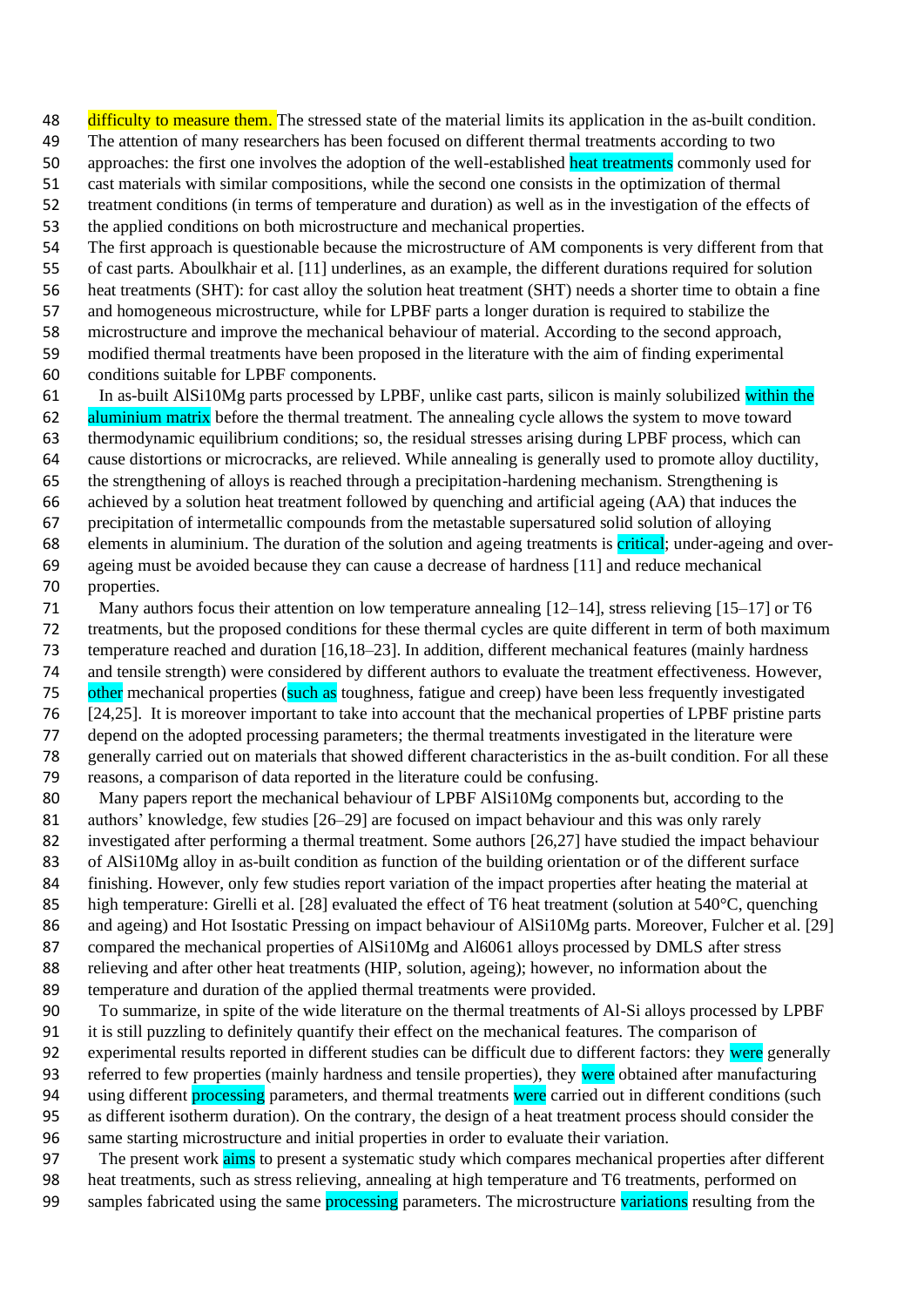100 performed treatments were correlated to mechanical properties in term of hardness, tensile and impact 101 properties. X-ray diffraction analyses and calorimetric studies were also carried out in order to deeply 102 investigate the evolution of the system after different applied thermal conditions. 103

# 104 **2. Materials and Methods**

105 The samples under investigation were manufactured by the LPBF technology starting from gas atomized 106 AlSi10Mg powder provided by EOS (actual composition (wt.%): 89.25 Al, 9.70 Si, 0.44 Mg, 0.38 Mn, 0.20 107 Fe, 0.01 Ti, <0.01 Cu, < 0.01 Zn). The LPBF process was carried out using an EOS M290 system equipped 108 with a 400W Yb-fibre laser. All the specimens under investigation were produced by using the same 109 processing parameters: a laser beam with a power of 370W was scanned across the powder bed, kept at 110  $165^{\circ}$ C, with a speed of 1300 mm/s. The hatching distance between adjacent scan tracks was set to 0.19 mm, 111 whereas the layer thickness was fixed at 30 µm. 112 Samples were prepared with suitable shape and size for the different mechanical tests: hardness, tensile and 113 impact tests. Some specimens were submitted to different thermal treatments to investigate their effect on 114 both microstructure and mechanical features. Stress relieving was performed at 300 °C for 2 hours, as 115 recommended by LPBF powder producers, with the aim to relieve residual stresses developed during the 116 manufacturing process [30]. Annealing were carried out at 500°C and at 550°C; the maximum temperatures 117 were maintained for two or six hours. For stress relieving and annealing treatments air cooling by removing 118 samples from the furnace was adopted. T6 treatment involved solution at 520°C or 550°C for 2 hours, water 119 quenching and artificial ageing at 160°C or 180°C for 30 minutes, 1, 3, 6, 9, 12, 15 and 18 hours. After each 120 selected ageing time, the samples were removed from the furnace and cooled down to room temperature on 121 air. For all the heat treatments a heating rate of 200°C/h was adopted. All the treatments were performed in 122 the same oven (Naberthem GmbH RHTC 80-710/15, Lilienthal, Germany) under flowing argon atmosphere 123 in order to prevent any oxidation of the samples. 124 The sample microstructure before and after thermal treatments was investigated: low magnification images 125 were obtained by using an optical microscope (OM, Leica DMI 5000 M), while field-emission scanning 126 electron microscopy (FE-SEM, ZEISS MERLIN equipped with EDS Oxford INCA) was used to examine 127 fracture surfaces and the microstructure of polished sections at high magnification. In this case, a chemical 128 etching with Keller's reagent for 30 s was used to put in evidence the microstructure of the material. 129 A digital image analysis method was used to study the material porosity. This method quantified the average 130 surface fraction of pores from the analysis of cross-section views of as-polished (not etched) samples. Twenty 131 optical micrographs at fixed magnification were taken in different parts of the cross-section, then they were 132 converted to binary imagines, where the black pixels represented the pores. The images were processed by 133 means of Image J. software. The results were averaged, and the standard deviation values were calculated. 134 The presence of crystalline phases was identified by using X-ray diffraction (Panalytical X'PERT PRO 135 PW3040/60, Cu K $\alpha$  radiation at 40 kV and 40 mA, Panalytical BV, Almelo, The Netherlands). The lattice 136 parameter of Al in as-built alloy and after performing different heat treatment was calculated by using 137  $\cos 2\theta / \sin \theta$  extrapolation method. 138 Differential scanning calorimetry (Pyris 1 DSC, Perkin Helmer Italia Spa, Milano, Italy) was used for 139 better understanding phase transformations and precipitation phenomena occurring when material is heated 140 at high temperature. Samples of about 30 mg were placed in an aluminium crucible and heated to a 141 temperature range from  $100^{\circ}$ C to  $450^{\circ}$ C in argon atmosphere. Calibration was done by using pure In and Zn 142 standards and verifying that their melting point experimentally measured in DSC was 156.6 °C  $\pm$  0.3 °C and 143  $419.5^{\circ}\text{C} \pm 0.3^{\circ}\text{C}$  respectively. 144 The non-isothermal integral isoconversional method proposed by Flynn and Wall [31,32] and Ozawa [33] 145 was adopted to study the kinetics of phase transformation in AlSi10Mg alloy. This method is based on DSC 146 temperature runs, during which samples are heated at constant heating rates and the transformations 147 involving exothermal or endothermic effects are observed. For each DSC run and for each involved 148 transformation, the temperature corresponding to a pre-fixed transformed fraction of the material under 149 investigation ( $\alpha$ ) is a function of the heating rate according to the equation (1):

 $\log v = -0.4567 \cdot \frac{E}{R}$ 150  $\log v = -0.4567 \cdot \frac{E}{R \cdot T} + \frac{\text{costant}}{R \cdot T}$  (1)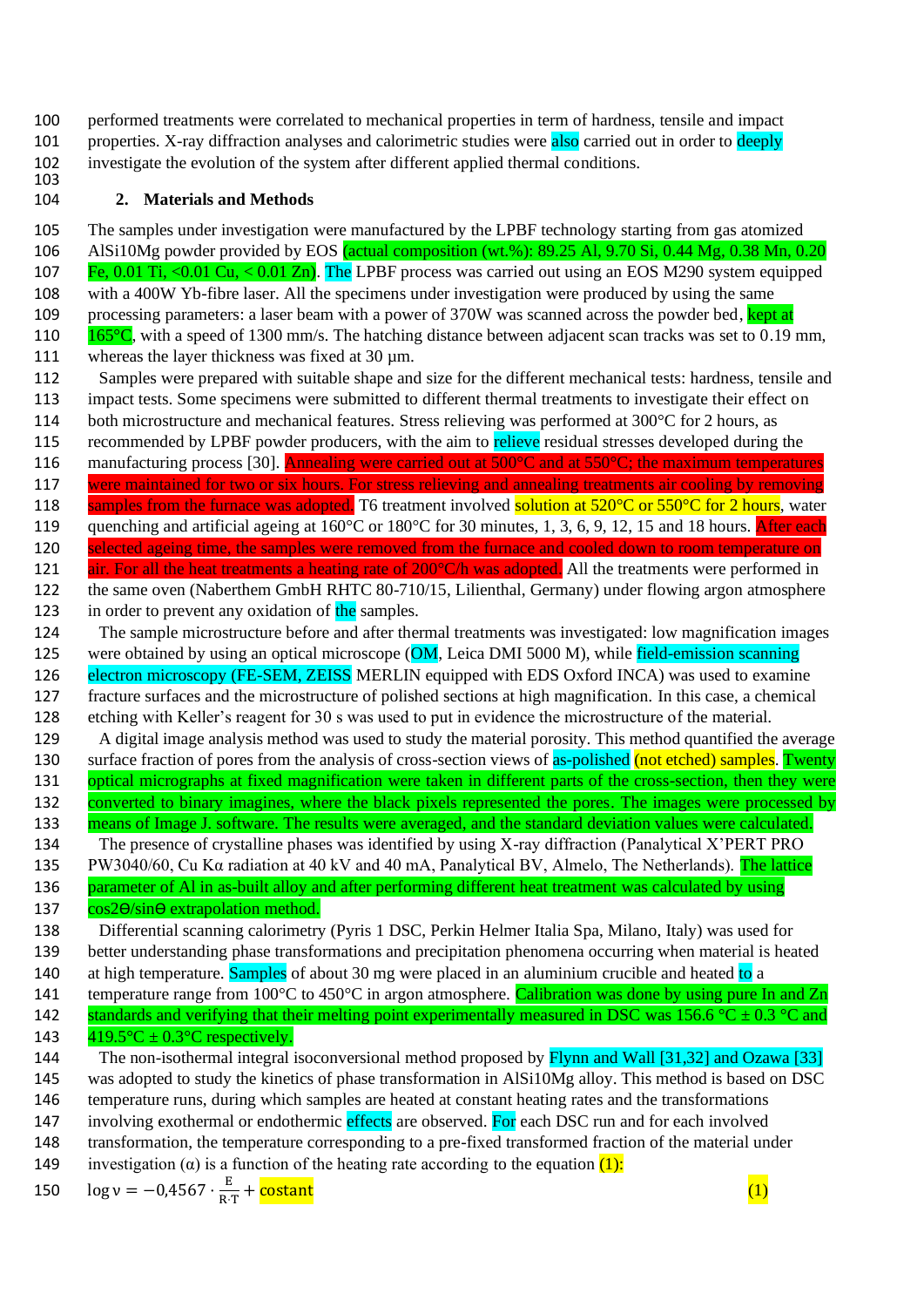- 151 Where *v* is the heating rate, E is the activation energy of the phase transformation investigated, R is the
- universal gas constant, and T is the temperature which corresponds to the pre-fixed fraction of transformed
- 153 material α. For instance, the temperature of the maximum of symmetrical DSC peaks corresponds to  $α=0.5$ .
- 154 According to Ozawa [33], the constant is equal to  $-2,315 + \log \frac{Z \cdot E}{R} \log g(α)$ , where the integral function
- 155 g(α) assumes a constant value for the considered α value. When the heating rate in logarithmic form is
- 156 plotted as a function on  $1/T$  (T corresponding to a fixed fraction of material conversion; in this study, a
- 157 temperature corresponding to a conversion fraction of 0.5 was used), a straight line is obtained; from its slope the activation energy is determined. The activation energy for transformations observed in DSC traces 159 was calculated by submitting samples to DSC runs with heating rates of 5, 10, 20 and 30  $\degree$ C/min. To this purpose, the DSC analysis was performed on specimens in different conditions: as-built, solution treated at
- 550°C for 2 hours and water quenched, solution treated/quenched and aged at 180°C for 6 hours.
- Cubic samples with size 20mm x 20mm x 20mm were prepared in order to investigate the microstructure and evaluate their hardness. After performing different kinds of thermal treatments (stress relieving,
- annealing, precipitation hardening), the samples were polished by using SiC abrasive papers up to 1200 grit
- 165 and their hardness was measured on the cross sections both parallel and perpendicular with respect to the building direction Z. In order to investigate the microstructure of AlSi10Mg alloy, a further polishing of
- 167 samples surfaces with SiC papers up to 4000 grit and diamond pastes, with size of 3 µm and 1 µm
- respectively, was performed. The effect on AlSi10Mg alloy of thermal treatments and ageing duration was investigated through Brinell hardness measurements, which were performed on polished cross sections using
- an EMCO TEST M5U-030 durometer (Prüfmaschinen GmbH, tungsten carbide indentator with a diameter of
- 2.5mm). The tests were carried out applying a load of 62.5 kg maintained 10 s. Five measurements were done on each cross section, and hardness values were then averaged. Hardness results were also used as indicator of the strength of the material.
- 174 Cylindrical samples were **built** and then machined in order to obtain **standard** specimens for tensile tests
- 175 with a total length of 48 mm, gauge length of 40 mm and **a diameter of 8 mm** (BS EN ISO 6506-1:2014).
- These samples were built both vertically and horizontally within the work chamber (samples respectively labelled as Z and XY in the text). The two kinds of samples mainly differed because the sequence of the
- stacked layers and the layer interfaces were perpendicular to the sample length (that is to the growing
- direction) in "Z" samples, while both layer sequence and interfaces were parallel to the sample length in
- 180 "XY" samples. Tensile tests at room temperature were performed by using a Zwick 1474 dynamometer
- 181 (Ulm, Germany), with a strain rate of  $0.00025 \text{ s}^{-1}$ . Sets of 5 samples were tested for each treatment condition: 182 as-built, after stress relieving, after annealing at 500°C, and after a selected T6 thermal treatment *(solution at*
- 183  $550^{\circ}$ C for 2 hours, quenching in water and artificial ageing at 180 $^{\circ}$ C for 6 hours).
- 184 Additional specimens were produced (according to ASTM E23-18 standard) directly in the shape required for impact Charpy test: V-notch specimens with length of 55mm, width and thickness of 10 mm were prepared.
- 187 Charpy impact tests were performed on sets of 5 samples as well (in as-built conditions and after each
- 188 investigated heat treatment) by using an instrumented pendulum with an available maximum energy of 25 J (ATS FAAR Industries, Segrate, Italy).
- 
- **3. Results and discussion**
- *3.1 Microstructure*
- The peculiar microstructure of AlSi10Mg cubic samples produced by LPBF is shown in Figure 1.
- These images obtained using optical microscope show samples in as-built conditions; the microstructure was 195 observed on sections taken in directions parallel and perpendicular to the building direction Z.
- 

# **Revised Figure 1**

- The microstructure of the parallel cross section (Figure 1A) shows typical melt pools with a semi-circular profile due to the gaussian distribution of laser beam energy involved during the production process. It is
- possible to observe an overlapping between the pools in each single layer scanned by the laser and between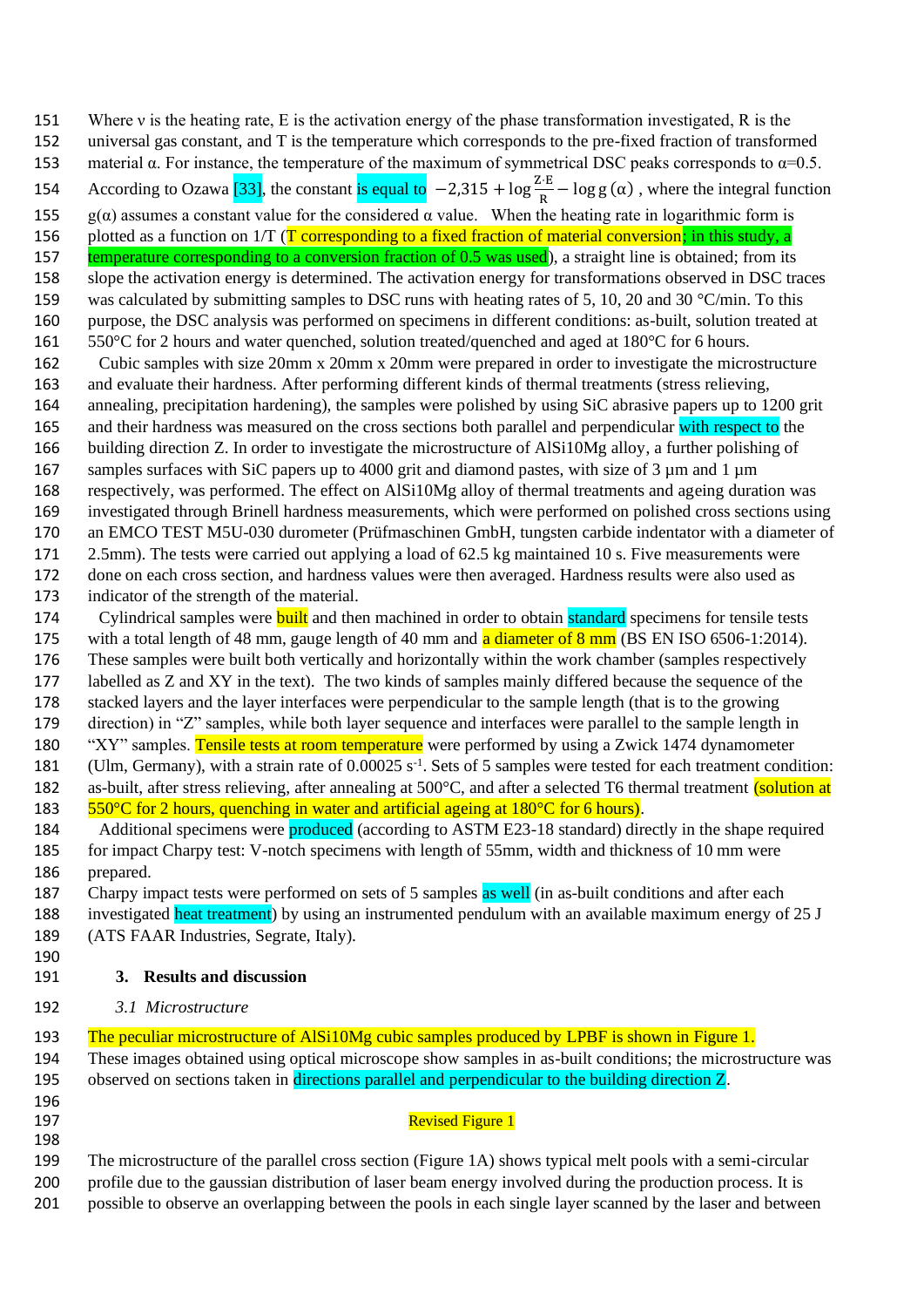202 the pools placed inside adjacent layers. In fact, in order to well consolidate the layer-by-layer structure, it is 203 required a partial re-melting of a solid material portion which lies just below the powder layer interested by 204 the laser scanning path.

205 Considering the perpendicular plane (Figure 1B), the microstructure looks different, showing overlapped 206 scan tracks with elongated shape and with different orientations; this is due to the adopted laser scan 207 strategy, which involves the rotation of 67° between two adjacent layers subsequently stacked. The width of 208 the scan tracks is in the range between 100 and 200 um, which corresponds to the extent of melt pools. 209 Figures 1C and 1D show, for the two cross sections, a single melt pool at higher magnification after etching 210 with Keller's reagent. The microstructure in Figure 1C is the result of a directional solidification. During the 211 LPBF process, in fact, the interaction between the laser beam and the powder causes the formation of a 212 thermal gradient due to the lower temperature of the underlying powder. The melted metal cools down very 213 fast  $(-10^6$  °C/s) leading to the formation of a very fine structure constituted by **Al-rich cells surrounded by** 214 Si-rich eutectic structures in the intercellular regions (Figures 1C and 1D). The size of cellular  $\alpha$ -Al grains 215 decreases moving from the edge to the inner part of the melt pool due to the different cooling rate. The so 216 called "fine cellular zone" consists of a finer microstructure which is characterized by cells in the range from 217 0.4 µm to 0.8 µm; the "coarse cellular area" presents cells double in size respect to the previous ones (from 1 218 to  $2 \mu$ m). This dimensional variation is due to both the gaussian distribution of laser beam energy and the 219 cooling rate, which is different moving away from the previously solidified layer. According to Fousovà et 220 al. [14] magnesium was detected by EDS preferentially within the intercellular network, where it can react 221 mainly with Si. In binary systems the solubility of silicon in solid aluminium decreases from 1.65 wt.% at 222  $\frac{577}{\degree}$ C to about zero at room temperature, while that of Mg decreases from 15 at. % at 450 $\degree$ C to less than 1% 223 at room temperature. However, when considering the Al-Mg-Si ternary system the solubility of Mg and Si in 224 solid Al, which is just above 1 at. % at  $627^{\circ}$ C, becomes negligible at  $180^{\circ}$ C under equilibrium conditions 225 (less than 0.05 at. %) [34]. Therefore, there are not thermodynamic reasons for the presence of both silicon 226 and magnesium inside the cellular  $\alpha$ -Al grains after solidification. On the other hand, selective laser melting 227 involves dramatically high cooling rate from the molten state, and then deviations from equilibrium 228 conditions are expected; nonetheless, the eutectic liquid solidifies after the primary  $\alpha$ -aluminium cells, and 229 for this reason the eutectic structure contains more alloying elements (magnesium and silicon). 230 In both microstructures little black spots can be observed, which reasonably correspond to small porosities, 231 that are currently present in parts produced by LPBF. According to some authors [35–38], they can be caused 232 by hydrogen absorption, melt splashing or Marangoni flow occurring during the building process. The 233 porosity evaluated by image analysis on the section parallel to the building direction was slightly higher with 234 respect to that observed for the perpendicular one, the two sections showing porosity values of 0.204 %  $\pm$ 235 0.091 and 0.135 %  $\pm$  0.062 respectively. Anyway, the porosity seemed rather homogeneously distributed and 236 the porosity level rather low. Tradosky et al. [39] also measured (by using a similar images analyses method) 237 a higher porosity degree in the section parallel to the build direction with respect to that observed within the 238 perpendicular one (about 1.7% and around 1% respectively).

239 Tentatively, it can be inferred that pores form more easily at the interfaces between layers that subsequently 240 are molten by the laser action and therefore, they are preferentially located at melt pool boundaries. 241

243

#### 242 Revised Figure 2.

244 After performing a stress-relieving heat treatment at 300°C for 2 hours, only slight microstructure 245 variations can be appreciated with respect to the as-built sample. The micrograph at low magnification 246 (Figure 2A) does not put in evidence any significant differences: evident traces of pre-existing laser scan 247 tracks are still present. Moreover, at higher magnification (Figure 2B), the treated material still shows a 248 cellular-like microstructure, but the continuity of the eutectic network, previously observed in as-built 249 samples, is now interrupted. In fact, it is possible to observe the precipitation of silicon grains uniformly 250 dispersed within the aluminium matrix, with size in the range from 100 to 300 nm. This microstructure 251 change is very likely due to the growth of both aluminium and silicon crystals, which was promoted by the 252 hold at 300 $^{\circ}$ C. At this temperature the system evolves towards equilibrium conditions, which entails the 253 decrease of the amount of silicon present inside the aluminium lattice and the precipitation of this element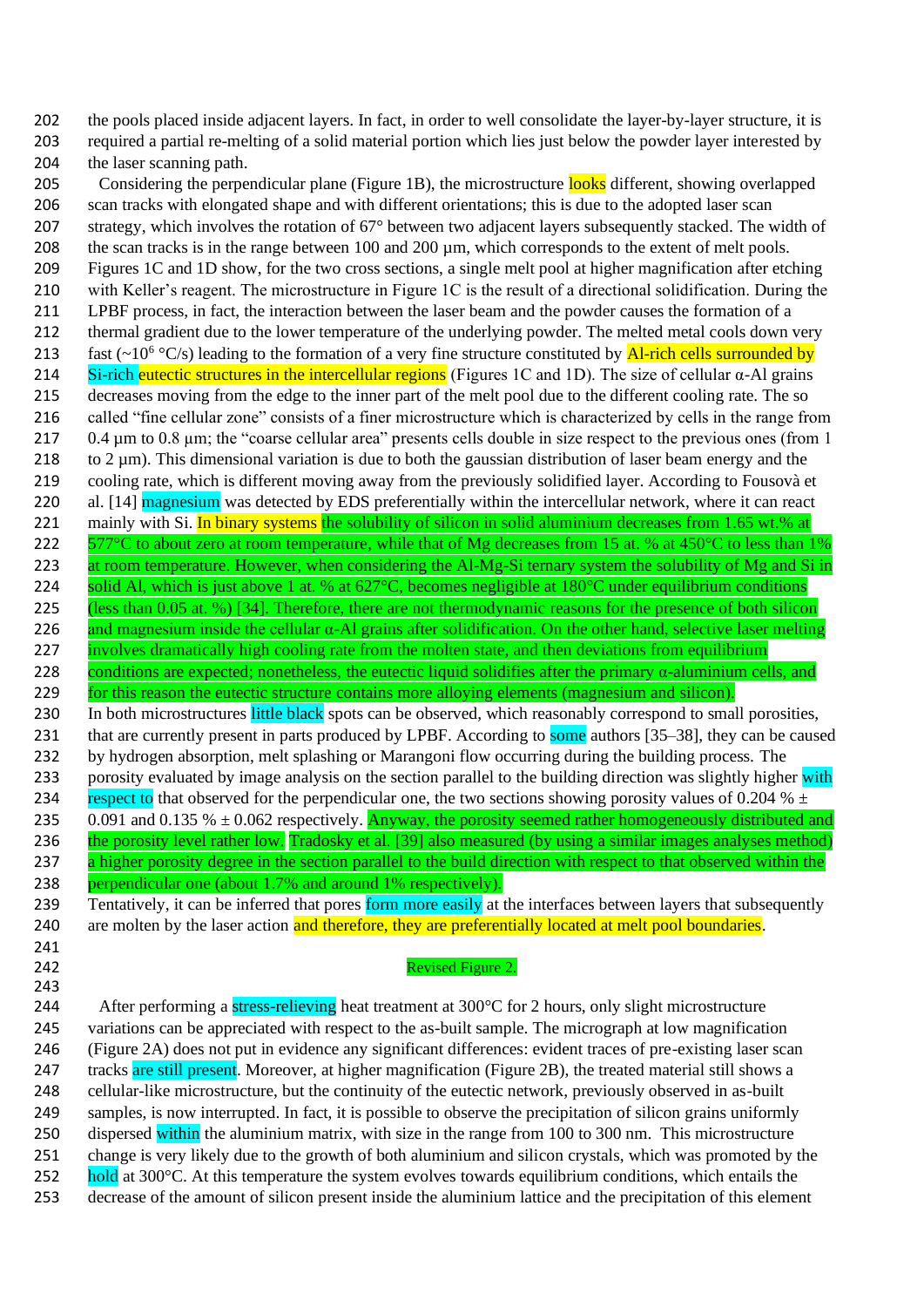254 along the primary Al-eutectic zone interface. A similar microstructure has been previously observed by

- 255 Fiocchi et al. [12] for AlSi10Mg parts which were isothermally treated at 263°C, 294° and 320°C. Also in 256 this case, the initial cellular structure was maintained to some extent despite the silicon segregation and the 257 grain growth.
- 258 The annealing performed at higher temperature (500 $^{\circ}$ C) for the same duration (2 hours) induces more 259 significant segregation of Si from the supersatured aluminium matrix and grain growth. The melt pools 260 coming from the laser scan tracks can be hardly distinguished (Figure 2C). The resulting microstructure 261 shows Si particles with polygonal shape which are homogeneously dispersed in the Al matrix (Figure 2D and 262 E). The size of Si precipitates (from  $1\mu$ m to  $4\mu$ m) is one order of magnitude larger with respect to that 263 observed for stress relieved samples. Moreover, the presence of few acicular precipitates can be observed. 264 EDS analyses performed on these particles evidence the presence of not negligible amount of iron in addition 265 to Al and Si (Figure 2F). The strengthening precipitate in Al-Si-Mg alloys is Mg2Si, but also Al-Si-Fe based 266 precipitates were previously observed in heat treated AlSi10Mg alloys, and their role in the enhancement of 267 the mechanical properties have been previously discussed [16].
- 268 A little increase of annealing temperature from 500°C to 550°C causes the further *increase* of the size of Si 269 particles (average size from 2  $\mu$ m to 5  $\mu$ m) because coalescence and Ostwald ripening occur [12]. This 270 growth of Si grain size is consistent with the evolution of the microstructure of as-built samples (made of 271 supersaturated solid solution of silicon inside the aluminium lattice) toward a thermodynamic equilibrium 272 condition. In fact, increasing the annealing temperature promotes a quicker and important silicon 273 precipitation and the coalescence and growth of silicon grains inside the aluminium matrix [20]. The 274 progressive precipitation of silicon particles also results in the decrease of their concentration, that can be 275 clearly appreciated by comparing the microstructure observed after stress relieving at  $300^{\circ}$ C (Figure 2B) 276 with the microstructures resulting from annealing treatments performed at 500°C (Figure 2D). 277 The above-mentioned transformations modify the very fine microstructure of as-built samples; after thermal 278 treatments it in fact becomes more similar to that observed for the AlSi10Mg alloy processed by
- 279 conventional casting methods.
- 281

300

#### 280 Figure 3.

- 282 Figure 3 compares microstructures observed after a solution treatment at temperature of 550°C for 2 hours, 283 quench in water to room temperature without (Figure 3A and 3B) and with (Figure 3C and 3D) a following 284 artificial ageing at 180 $\degree$ C for 6 hours (which allows to obtain the hardness peak, as reported in section 3.4). 285 Microstructures observed after the same kind of treatments, but at lower solution temperature of 520°C are 286 very similar. Figure 3 shows that after SHT or T6 treatments the microstructure is very similar, consisting of 287 Si particles with polygonal shape which are homogeneously dispersed within the Al matrix. In addition, the 288 size of silicon grains (around 2-5  $\mu$ m after SHT) does not significantly change during the ageing step. In 289 every case, the silicon precipitates dimension was comparable to those observed after annealing at  $520^{\circ}$ C, 290 which means that two hours of hold at above  $500^{\circ}$ C allow to complete the silicon precipitation and to bring 291 the material to equilibrium conditions.
- 292 In addition to silicon polygonal particles, also acicular particles were found after the solution treatment. 293 After solution and quenching precipitates are few micrometers long and less than 500 nm wide; they retain 294 these dimensions during the artificial ageing, which only causes the increase of their concentration. EDS 295 analyses on these precipitates showed that they are aluminium based and rich in Fe and Si, while the Mg 296 presence was not found. It can be inferred that these precipitates can strengthen the matrix. The formation of 297 Mg-Si strengthening phases (like Mg<sub>2</sub>Si), expected after the solution, quenching and ageing of Al-Si-Mg 298 alloys, was not appreciated by SEM-EDS probably because only Guinier-Preston zones or precipitates semi-299 coherent with aluminium form.
- 301 **3.2 X-ray diffraction**
- 302 Figure 4A compares XRD spectra of AlSi10Mg cubic samples in as-built condition (Figure 4a and 4b) and 303 after the different heat treatments under investigation (Figure 4 c-g). All spectra are normalized with respect 304 to the highest intensity peak of Al  $(111)$ .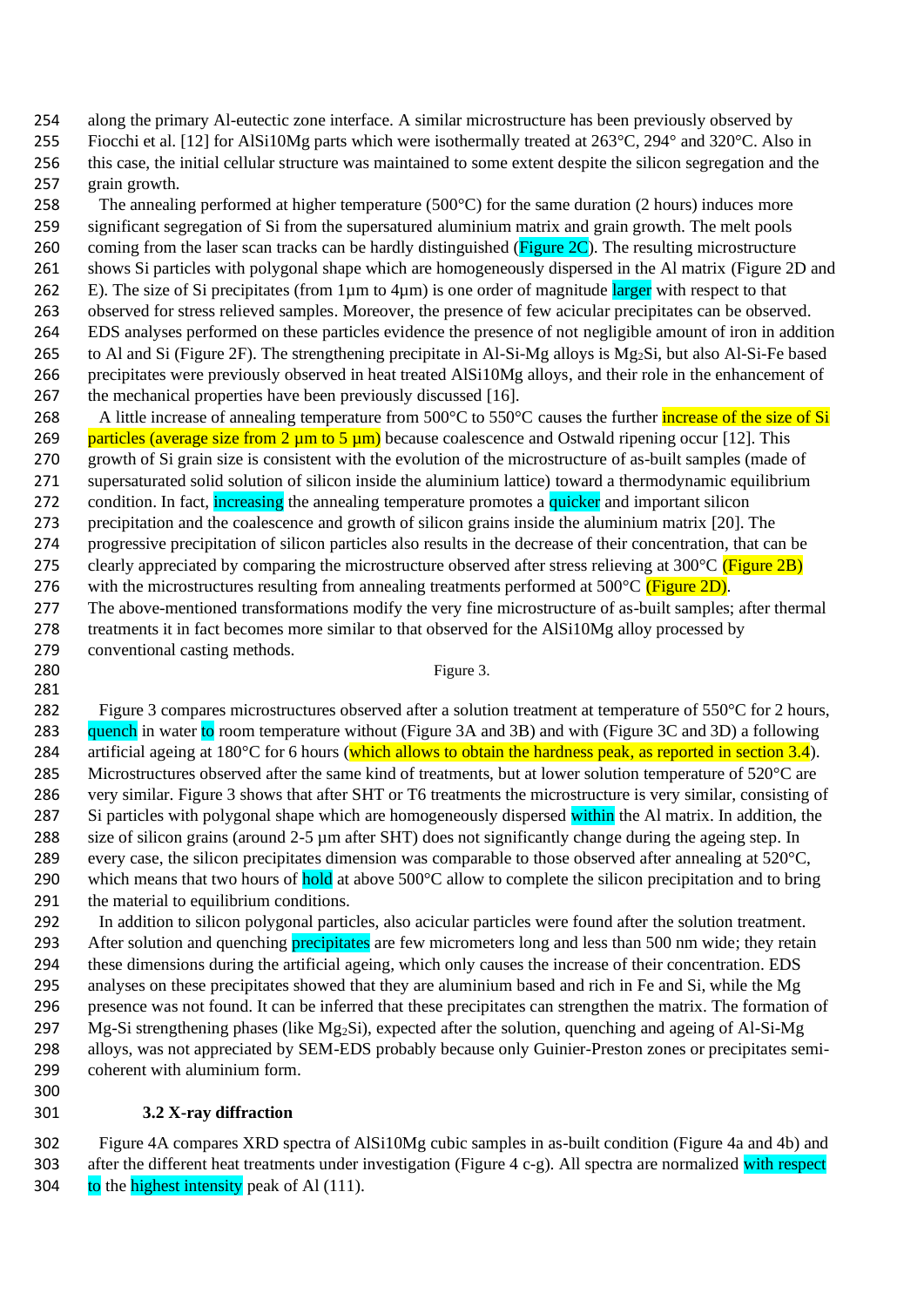Only two crystalline phases are always present in these spectra: Al and Si, which are respectively the main component and the main alloying element of AlSi10Mg alloy. No additional phases were observed after the thermal treatments of stress relieving, annealing, solution and ageing, whatever the thermal cycle experienced by the material was. This is not surprising because the amount of strengthening precipitates formed during annealing or ageing is small, and very likely below the detectability limits of XRD technique. In the case of as-built specimens, XRD spectra were obtained on cross-sections placed perpendicularly and parallel with respect to the building direction (Figure 4a and b). The ratio between intensities of aluminium (111) and (200) peaks changes in these two XRD patterns. In particular, the intensity of (200) peak is appreciably higher than that of (111) peak in the spectrum collected on the perpendicular section, while this trend is not evident in the pattern recorded for the parallel section. Some authors [13,40–42] reported the 315 presence of texture in Al-Si alloys produced by LPBF as a consequence of the layer-by-layer structure obtained by LPBF and the resulting fast cooling rate. The directional solidification occurring during LPBF process causes, not only a morphological texture involving the development of the characteristic melt pools, but a crystallographic texture too. In aluminium grains formed during LPBF process, the (100) crystallographic direction is parallel to the main axis of columnar grains and therefore to the grain growing direction as well. As a consequence, (200) crystallographic plane of Al is preferentially placed perpendicular with respect the growing direction of the crystals; this results in an increase of the intensity of the relevant peak in the XRD pattern of the perpendicular cross-section.

#### Revised Figure 4

 Table 1. Percentage ratio between the intensities of Si (111) and Al (111) peaks and FWHM (Full Width at Half Maximum) after different thermal treatments. 

| 329<br>330<br>331 | <b>Thermal treatment</b>                         | Si (111)<br>AI(111)<br>$\lceil\% \rceil$ | <b>FWHM</b> $[°]$<br>Si(111) | Si grain size<br>distribution | <b>Al lattice</b><br><b>parameter</b><br>(nm) |
|-------------------|--------------------------------------------------|------------------------------------------|------------------------------|-------------------------------|-----------------------------------------------|
| 332               | As-built                                         | 2.9                                      | 0.610                        | $< 100~\mathrm{nm}$           | 140489                                        |
| 333               | Stress relieving $300^{\circ}$ C 2h              | 6.7                                      | 0.267                        | 100-300 nm                    | ),40510                                       |
| 334               | Annealing $500^{\circ}$ C_2h                     | 23.5                                     | 0.094                        | 1-4 um                        | 0.40512                                       |
| 335               | Annealing $550^{\circ}$ C_2h                     | 26.5                                     | 0.100                        | 2-5 um                        | ),40515                                       |
| 336               | SHT $550^{\circ}$ C 2h                           | 21.4                                     | 0.100                        | 2-5 µm                        | 0.40513                                       |
|                   | SHT 550 $^{\circ}$ C 2h + AA 180 $^{\circ}$ C 6h | 18.9                                     | 0.119                        | 2-7<br>µm                     | ).40513                                       |
| 337               |                                                  |                                          |                              |                               |                                               |

 Table 1 shows that the ratio between the intensity of (111) peak of silicon and that of (111) peak of aluminium is higher in samples that experienced higher temperatures during the thermal treatment; this is also put in evidence from the variation of intensity of (111) Si peak in Figure 4B. This outcome is due to the effect of high temperature treatments that promote the modification of the microstructure towards conditions of thermodynamic stability; these are reached more quickly at high temperatures.

 Actually, the solubility of silicon in the aluminium lattice in ternary Al-Si-Mg alloys becomes negligible 344 when temperature decreases [34]. For this reason, almost all silicon contained in the **AlSi10Mg** alloy (namely 9.70 % wt.) must segregate (at every temperature between the melting/solidification point and room temperature) from the aluminium-based supersaturated solid solution, when suitable conditions for silicon 347 diffusion and nucleation of silicon crystal exist. In as-built samples an important fraction of the total silicon 348 is contained within the aluminium crystal lattice as the Si/Al peaks intensity ratio is about 2.9% only, but this ratio increases up to about 6.7% after stress relieving at 300°C and up to 26.5% after two hours of annealing at 550°C because of the progressive formation of silicon crystals. This precipitation occurs not only during the isothermal annealing, but also during the slow cooling at the end of the treatment. On the contrary, a higher cooling rate after annealing (quench) limits the silicon precipitation, as shown in Table 1 353 where a Si/Al peaks intensity ratio of about 21.4% after the quench is reported. The **Si/Al intensity ratio** peak slightly decreases after ageing at 180°C for 6 hours, since during ageing silicon is engaged in the formation 355 of strengthening precipitates (namely  $Mg_2Si$  and acicular Al-Si-Fe).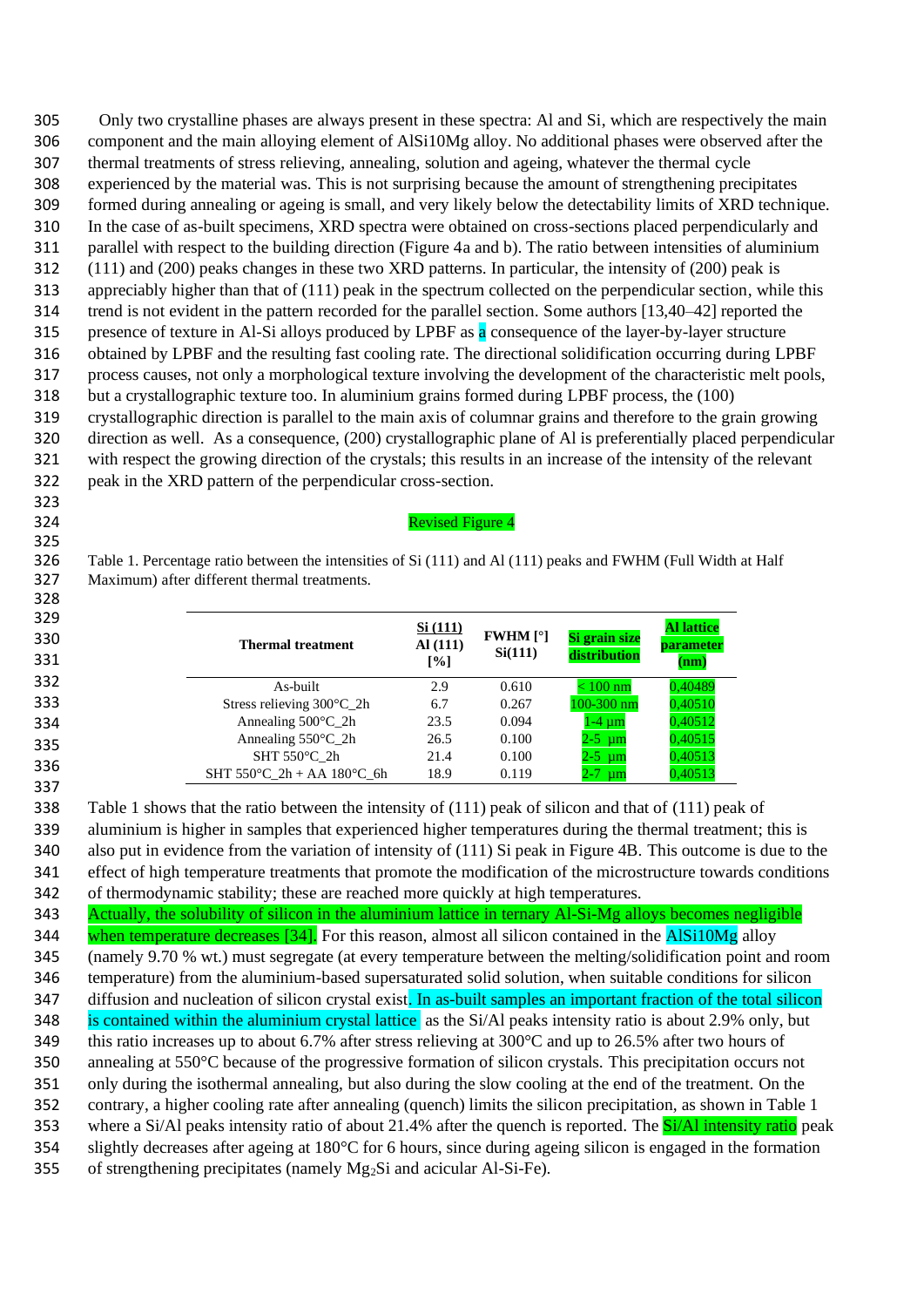| 356        | This is also confirmed by the determination of lattice parameter of $\alpha$ -Al phase after different thermal                       |
|------------|--------------------------------------------------------------------------------------------------------------------------------------|
| 357        | treatments. According to the literature [43] the lattice parameter for AlSi10Mg alloy in equilibrium                                 |
| 358        | conditions is equal to $0.40515 \pm 0.0003$ nm. In addition, the lattice parameter decreases when Si dissolves in                    |
| 359        | the Al lattice and then, the lattice parameter of the solid solution depends on the Si concentration. In fact, the                   |
| 360        | lattice parameter increases after stress relieving because the treatment at 300°C for 2 hours involves the                           |
| 361        | precipitation of silicon from Al phase. More important precipitation of silicon particles from the supersatured                      |
| 362        | solid solution occurs after treatments at higher temperature (annealing, solution treatment and quenching,                           |
| 363        | and T6 treatment).                                                                                                                   |
| 364        | In addition, the FWHM (Full Width at Half Maximum) of the (111) Si peak has been considered in order to                              |
| 365        | highlight the connection between the size of Si peak found from microstructural observation and the shape of                         |
| 366        | XRD peaks. The value of FWHM is maximum in the XRD patterns of as-built samples, where very fine Si                                  |
| 367        | crystals are present in the microstructure. The decrement of FWHM value after treatments at high                                     |
| 368        | temperature is in good agreement with progressive growth of the silicon particles observed by microscopy.                            |
| 369        |                                                                                                                                      |
| 370        | 3.3 Differential Scanning Calorimetry                                                                                                |
| 371        | It is generally accepted that the ageing of Al–Si–Mg alloys occurs according to the following precipitation                          |
| 372        | sequence [6,8,44,45] :                                                                                                               |
| 373        | $\alpha$ -SSS $\rightarrow$ GPZ $\rightarrow \beta$ " (GPZ II) $\rightarrow \beta$ " $\rightarrow \beta$ (stable Mg <sub>2</sub> Si) |
| 374        | where $\alpha$ -SSS represents the supersaturated solid solution, GPZ are primitive Guinier–Preston zones, $\beta$ "                 |
| 375        | corresponds to grown GP zones and $\beta$ ' is a semi-coherent metastable phase. The formation of these                              |
| 376        | precipitates, with needle-like and rod-like shapes respectively, occurs by nucleation and their growth is                            |
| 377        | diffusion-controlled. $\beta$ is the equilibrium Mg <sub>2</sub> Si phase.                                                           |
| 378        | The DSC technique proved to be a powerful tool for investigating the ageing sequence of Al-Mg-Si alloys                              |
| 379        | with rather low silicon content processed by casting [6,46]. In fact, the whole precipitation sequence can be                        |
| 380        | appreciated in the DSC traces obtained after solution treatment and quench in water. These DSC traces show                           |
| 381        | very weak phenomena for primitive GP zone formation and reversion just over 100°C and 200°C                                          |
| 382        | respectively, a sharp exothermal peak just above $250^{\circ}$ C due to $\beta$ " precipitation, an exothermal peak at around        |
| 383        | 300°C of $\beta$ ' formation (semi-coherent Mg <sub>2</sub> Si) and an exothermal effect at higher temperature related to the        |
| 384        | formation of stable Mg <sub>2</sub> Si. The grown GPZ (called GPZ II or $\beta$ ") are considered the main hardening phase,          |
| 385        | that can be detected by TEM after artificial ageing at the hardness peak.                                                            |
| 386        | The AlSi10Mg alloy presently under investigation is expected to show even a more complex DSC trace in as-                            |
| 387        | built condition because of the very high silicon content (about 10%) and the precipitation of silicon grains                         |
| 388        | from the supersatured solid solution. In addition, a comparison between DSC experiments performed on                                 |
| 389        | materials with different compositions does not seem simple as a different composition can affect the position                        |
| 390        | of peaks in the DSC trace.                                                                                                           |
| 391        | The precipitation of strengthening phases in AlSi10Mg alloy was presently investigated by DSC, and by                                |
| 392        | testing samples in different metallurgical states. In particular, the different DSC traces corresponding to the                      |
| 393        | as-built condition, solution at 550°C for 2 hours followed by water quenching, and precipitation hardening                           |
| 394        | achieved by a final artificial ageing at 180°C for 6 hours were compared. Figure 5 shows the DSC scans of                            |
| 395        | these samples obtained at a heating rate of 10°C/min. The curves are shifted along the Y-axis in order to                            |
| 396        | avoid their overlap. Moreover, Table 2 and Table 3 report the peaks recorded for the three kinds of samples                          |
| 397        | at different heating rates and the activation energies calculated on the base of Ozawa's method. The                                 |
| 398        | correlation coefficient ( $\mathbb{R}^2$ in Table 3) resulting from the fitting of experimental points in the Ozawa's plot           |
| 399        | can be taken as an indicator of the experimental error in the calculation of the activation energy.                                  |
| 400<br>401 | <b>Revised Figure 5</b>                                                                                                              |
| 402        |                                                                                                                                      |
| 403        |                                                                                                                                      |
| 404        |                                                                                                                                      |
| 405        |                                                                                                                                      |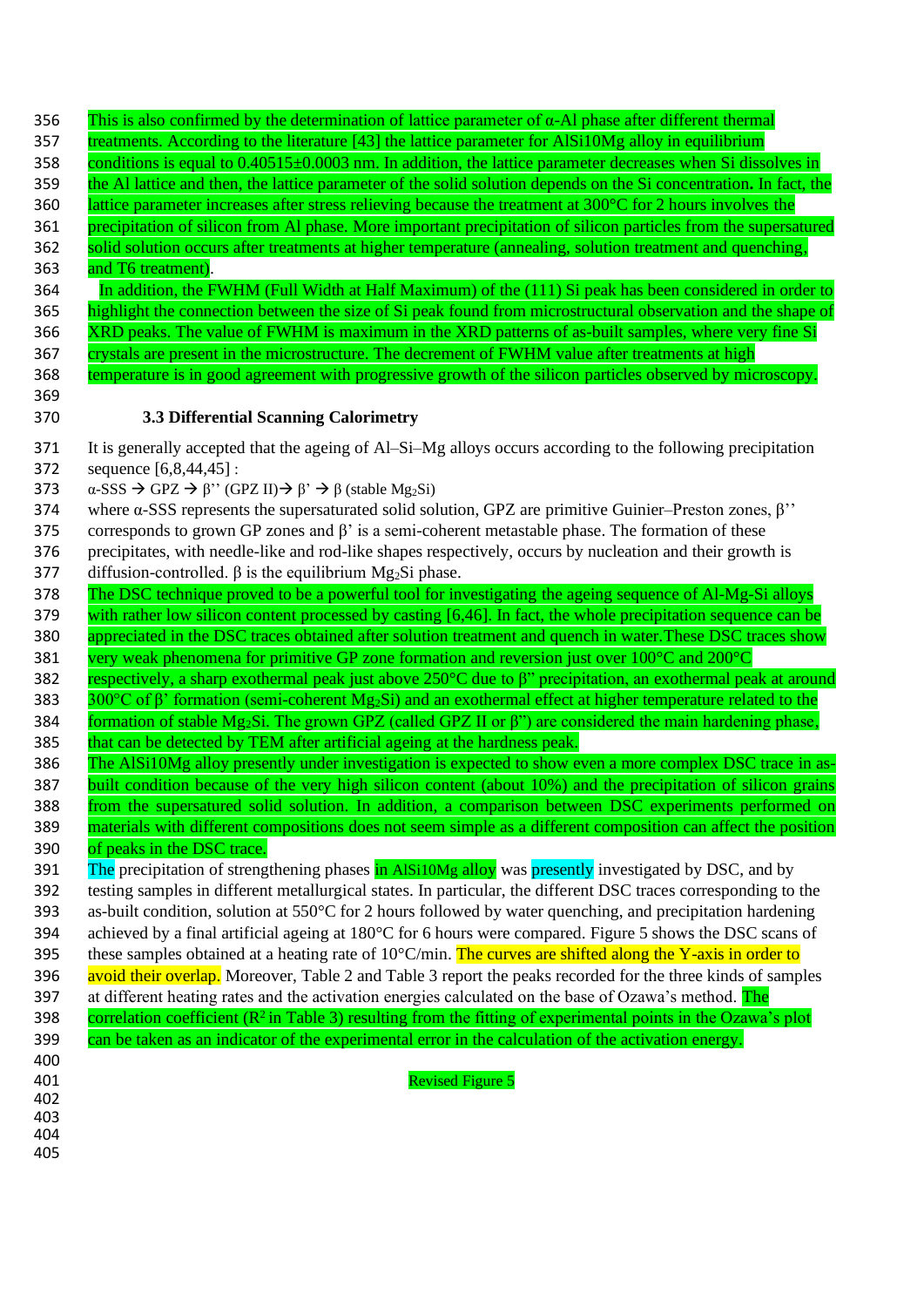Table 2. DSC peak temperatures recorded at different heating rates for AlSi10Mg samples in as-built condition, after SHT and after SHT followed by ageing. 

|                                                                                                                                                                                                                                                                                                                                                                                                                                                                                                                                                                                                                                                                                                                                                                                                                                                                                                                                                                                                                                                                                                                                                                                                                                        |                                                                  |                                    | <b>SHT 550°C</b> |                                                                        | AA 180°C                           | SHT 550°C +    | <b>AS-BUILT</b> |                                                                   |                                    |
|----------------------------------------------------------------------------------------------------------------------------------------------------------------------------------------------------------------------------------------------------------------------------------------------------------------------------------------------------------------------------------------------------------------------------------------------------------------------------------------------------------------------------------------------------------------------------------------------------------------------------------------------------------------------------------------------------------------------------------------------------------------------------------------------------------------------------------------------------------------------------------------------------------------------------------------------------------------------------------------------------------------------------------------------------------------------------------------------------------------------------------------------------------------------------------------------------------------------------------------|------------------------------------------------------------------|------------------------------------|------------------|------------------------------------------------------------------------|------------------------------------|----------------|-----------------|-------------------------------------------------------------------|------------------------------------|
|                                                                                                                                                                                                                                                                                                                                                                                                                                                                                                                                                                                                                                                                                                                                                                                                                                                                                                                                                                                                                                                                                                                                                                                                                                        | <b>Heating</b><br>rate                                           | A                                  | B                | $\bf C$                                                                | D                                  | E              | $\mathbf{F}$    | G                                                                 |                                    |
|                                                                                                                                                                                                                                                                                                                                                                                                                                                                                                                                                                                                                                                                                                                                                                                                                                                                                                                                                                                                                                                                                                                                                                                                                                        | [°C/min]                                                         | $[^{\circ}C]$                      | [°C]             | [°C]                                                                   | [°C]                               | [°C]           | [°C]            | [°C]                                                              |                                    |
|                                                                                                                                                                                                                                                                                                                                                                                                                                                                                                                                                                                                                                                                                                                                                                                                                                                                                                                                                                                                                                                                                                                                                                                                                                        | 5                                                                | 216.4                              | 271.7            | 330.2                                                                  | 264.5                              | 317.0          | 245.5           | 320.7                                                             |                                    |
|                                                                                                                                                                                                                                                                                                                                                                                                                                                                                                                                                                                                                                                                                                                                                                                                                                                                                                                                                                                                                                                                                                                                                                                                                                        | 10<br>20                                                         | 232.2<br>247.4                     | 286.8<br>302.6   | 350.5<br>362.4                                                         | 276.7<br>293.0                     | 336.8<br>351.0 | 259.4<br>273.0  | 329.4<br>339.3                                                    |                                    |
|                                                                                                                                                                                                                                                                                                                                                                                                                                                                                                                                                                                                                                                                                                                                                                                                                                                                                                                                                                                                                                                                                                                                                                                                                                        | 30                                                               | 259.3                              | 314.2            | 371.1                                                                  | 301.4                              | 357.6          | 279.8           | 345.7                                                             |                                    |
| Table 3. Activation energy associated to different exothermal phenomena in DSC thermograms.<br>Peak<br>A<br>B                                                                                                                                                                                                                                                                                                                                                                                                                                                                                                                                                                                                                                                                                                                                                                                                                                                                                                                                                                                                                                                                                                                          | <b>SHT 550°C</b><br>Activation<br>energy<br>[kJ/mol]<br>88<br>96 | $\mathbb{R}^2$<br>0.9996<br>0.9996 | Peak<br>D<br>E   | SHT 550°C + AA 180°C<br>Activation<br>energy<br>[kJ/mol]<br>119<br>120 | $\mathbb{R}^2$<br>0.9799<br>0.0092 |                | Peak<br>F<br>G  | <b>AS BUILT</b><br>Activation<br>energy<br>[kJ/mol]<br>118<br>211 | $\mathbb{R}^2$<br>0.9912<br>0.9978 |
| $\mathbf C$                                                                                                                                                                                                                                                                                                                                                                                                                                                                                                                                                                                                                                                                                                                                                                                                                                                                                                                                                                                                                                                                                                                                                                                                                            | 127                                                              | 0.9902                             |                  |                                                                        |                                    |                |                 |                                                                   |                                    |
|                                                                                                                                                                                                                                                                                                                                                                                                                                                                                                                                                                                                                                                                                                                                                                                                                                                                                                                                                                                                                                                                                                                                                                                                                                        |                                                                  |                                    |                  |                                                                        |                                    |                |                 |                                                                   |                                    |
|                                                                                                                                                                                                                                                                                                                                                                                                                                                                                                                                                                                                                                                                                                                                                                                                                                                                                                                                                                                                                                                                                                                                                                                                                                        |                                                                  |                                    |                  |                                                                        |                                    |                |                 |                                                                   |                                    |
| The DSC curve of as quenched AlSi10Mg samples shows three peaks (curve 1 of Figure 5): the one with<br>highest intensity (peak A) has a maximum between $216.4^{\circ}$ C and $259.3^{\circ}$ C depending on the different heating<br>rates; the associated activation energy is $88 \text{ kJ/mol}$ . According to literature data [6,46] it seems reasonable to<br>attribute this exothermal phenomenon to the formation of the strengthening $\beta$ " phase containing Mg and Si.<br>In addition, this peak disappeared in the DSC trace recorded after solution, quenching and artificial ageing at<br>180 $\degree$ C for 6 hours which cause the precipitation of the strengthening $\beta$ " phase (curve 2 in Figure 5).<br>The peak B (curve 1 of Figure 5) in the temperature range from $271.7^{\circ}$ C to $314.2^{\circ}$ C with an activation energy<br>of <b>96 kJ/mol</b> can be associated to the precipitation of $\beta$ phase that does not form during artificial ageing in the<br>conditions here adopted. In fact, it does not disappear in the DSC pattern of the AISi10Mg sample after ageing<br>at 180°C (see peak D in curve 2 of Figure 5). However, the position of peak D (temperature ranging between |                                                                  |                                    |                  |                                                                        |                                    |                |                 |                                                                   |                                    |
| $264.5^{\circ}$ C and 301.4 $^{\circ}$ C) slightly changed with respect to that of peak B. Nonetheless, in our experience, the<br>temperature at which a precipitation phenomenon occurs can be also affected by the previous thermal history<br>of the sample, and therefore the precipitation of a specific phase can be affected by the sample state before the<br>DSC run. Very likely precipitation can occur more easily (at lower temperature) if the sample microstructure<br>previously advanced through the precipitation sequence. For this reason, the precipitation of $\beta$ ' could occur at<br>slightly different temperatures for a solution treated-quenched sample and for a sample aged to the hardness<br>peak. In the first case all the precipitation sequence has to occur during DSC run while in the second case the<br>precipitation of $\beta$ " completely occurred before the DSC test and the $\beta$ ' formation entails a re-arrangement of<br>the $\beta$ " previously formed. Finally, a very weak signal in the range between 330.2°C and 371.1°C was also                                                                                                                                        |                                                                  |                                    |                  |                                                                        |                                    |                |                 |                                                                   |                                    |
|                                                                                                                                                                                                                                                                                                                                                                                                                                                                                                                                                                                                                                                                                                                                                                                                                                                                                                                                                                                                                                                                                                                                                                                                                                        |                                                                  |                                    |                  |                                                                        |                                    |                |                 |                                                                   |                                    |
| observed.<br>These results (curve 1 of Figure 5) are also in good agreement with the literature dealing with DSC traces<br>of solution and quenched AISi10Mg alloy produced by additive manufacturing. Girelli et al. [20] recorded a                                                                                                                                                                                                                                                                                                                                                                                                                                                                                                                                                                                                                                                                                                                                                                                                                                                                                                                                                                                                  |                                                                  |                                    |                  |                                                                        |                                    |                |                 |                                                                   |                                    |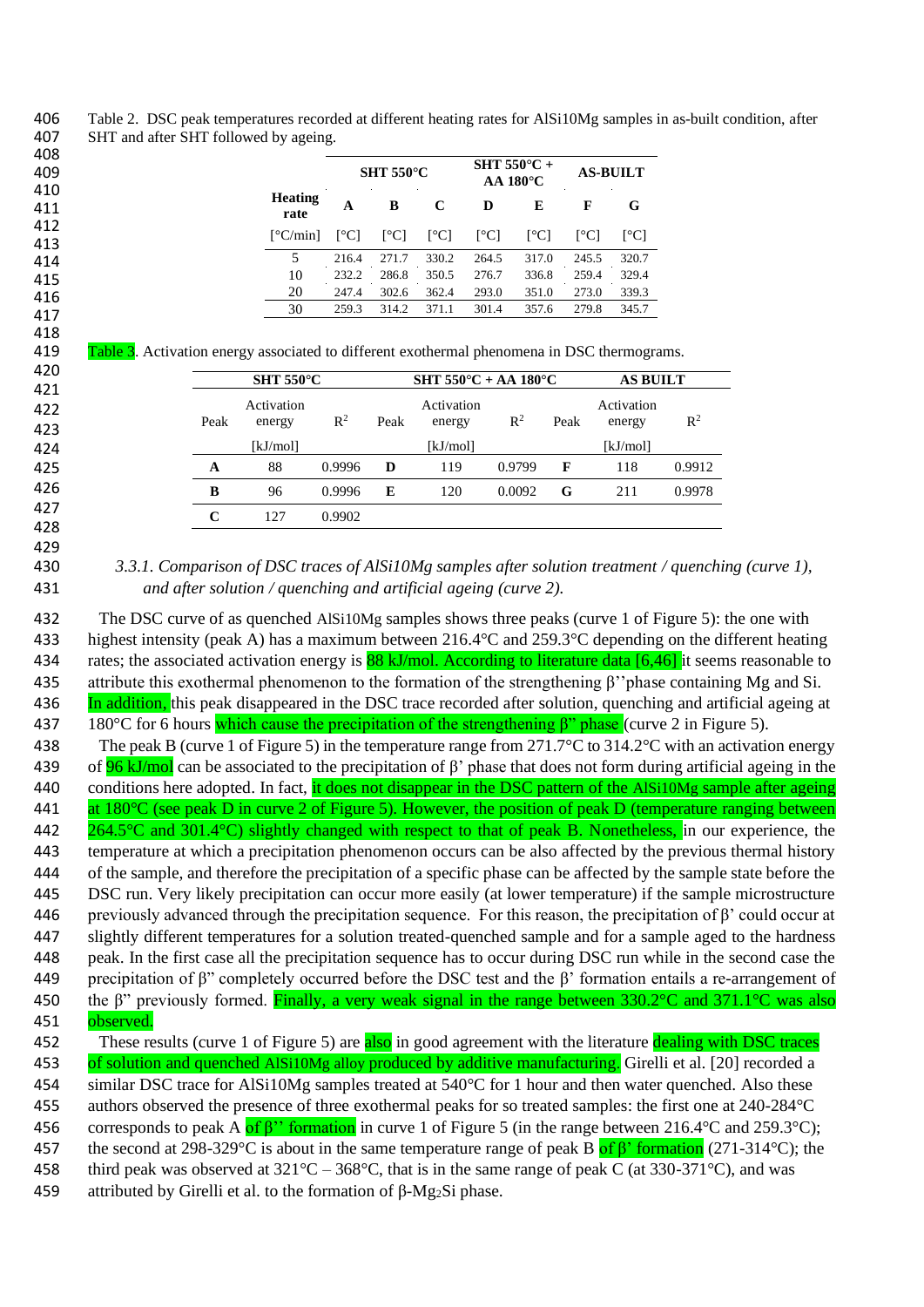460 The formation of the stable  $Mg_2S$  phase should occur during the DSC run of samples after solution and

461 quenching as well as during the DSC run performed after artificial ageing. In Figure 5, the peak C (observed

462 in the quenched sample, curve 1) and peak E (present in the DCS trace of artificially aged specimens, curve

463 2) show their maximum in the range from 330.2°C to 371.1°C and 317°C to 357.6°C respectively and show

464 a similar activation energy of  $\frac{127 \text{ kJ/mol}}{20 \text{ kJ/mol}}$  respectively. Therefore, they could be attributed to

- 465 the precipitation of  $\beta$  phase. 466 Conclusively, literature data about the precipitation of  $\beta$ ",  $\beta$ ' and  $\beta$  well agree with the present experimental
- 467 results, which show that after solution and quenching the LPBF AlSi10Mg alloy presents the same ageing
- 468 path of similar alloys processed by casting.
- 469 The possible presence in the DSC curves of both solution treated/quenched or artificially aged AlSi10Mg of
- 470 a significant thermal effect related to silicon precipitation is doubtful; in fact, the activation energy values for 471 Si precipitation which are reported in some literature are in the range from 124 kJ/mol to 165 kJ/mol

472 [12,20,41] or even higher [47]. These activation energy values are higher than that experimentally observed

- 473 for peaks C and E (that we attribute to β formation instead). In addition, X-ray diffraction and microstructure
- 474 investigations discussed in the previous sections show that after solution treatment/quenching as well as after
- 475 artificial ageing only little amount of silicon is still present in the solid solution, and therefore during the
- 476 DSC scan of samples in these treatment conditions only little amount of silicon could segregate from the
- 477 solid solution to form silicon grains. The relevant thermal effect very likely could be overlapped to the peak
- 478 for β formation. On the contrary, a well different scenario occurs when as-built samples are submitted to
- 479 DSC analysis, as discussed in the following.

# 480

- 481 *3.3.2. DSC traces of as-built AlSi10Mg samples (curve 3).*
- 482 In as-built samples silicon is almost completely contained in the aluminium supersaturated solution (see 483 Figure 4 and Table 1); therefore, the diffusion of silicon from this solution during heating and the formation 484 of increasing amounts of silicon grains are expected to occur during the DSC run.
- 485 Actually, two exothermal peaks were found in the DSC thermogram of as-built specimens (Figure 5, curve 486 3): the first one has its maximum at about 259.4 °C and an activation energy of  $118 \text{ kJ/mol}$ , while the second
- 487 peak is placed at 329.4°C and shows an activation energy of  $\frac{211 \text{ kJ/mol}}{211 \text{ kJ/mol}}$ . Both these phenomena are
- 488 exothermal, but Figure 5 shows as the second event is much more significant with respect to the first one.
- 489 In the literature there is no agreement about the attribution of these two exothermal effects to specific
- 490 transformations.
- 491 All the thermograms of as-built AlSi10Mg samples manufactured by LPBF show the presence of two peaks 492 placed at temperatures which are similar to those **presently** observed [12,20,43,48]; **however**, the first peak at 493 about  $250^{\circ}$ C is frequently stronger than the second one, while we observed the contrary.
- 494 The temperature and the activation energy for peak F in curve 3 (Figure 5) are close to those associated by
- 495 different authors [6,49,50] to the precipitation of  $\beta$ " phase in Al-Si-Mg alloys produced by casting 496 processes. However, the temperature of the maximum of peak F and its activation energy do not match well
- 497 with those we observed for β'' in the DSC traces of AlSi10Mg after solution and quenching; in fact, the 498 temperature is intermediate between that of peak A, which was attributed to  $\beta$ " formation, and that of peak 499 B, which was attributed to β'. The shift of the peak temperature for  $\beta$ " formation with respect to the values 500 observed for the precipitation of this phase after solution and quenching can be tentatively attributed to the 501 very different microstructure of the as-built sample, which is characterized by very high residual stresses and
- 502 the very high concentration of silicon in the supersaturated solid solution. These modifications of the 503 crystalline structure could well have some influence on the diffusion processes.
- 504 Also Girelli et. al [20] reported in the DSC of as-built samples the presence of two peaks at 240°C 284°C 505 and 298°C – 329°C (on the base of the heating rate), and calculated activation energies of 89 kJ/mol and 163 506 kJ/mol respectively. On the base of both these data, they attributed the first exothermal event to the 507 precipitation of β'' phase. Fiocchi et al. [12] observed for the as-built material the presence of two peaks in 508 the temperature range from 226°C to 270°C and from 295°C to 342°C respectively. Also these authors, on 509 the base of both peak temperature and activation energy  $(110 \text{ kJ/mol})$  assigned the first event to the 510 precipitation of β''. Therefore, from our experimental results and these literature data it seems sensible to
- 511 attribute the weak peak F to β'' formation, which is the first step of the precipitation sequence. Moreover, the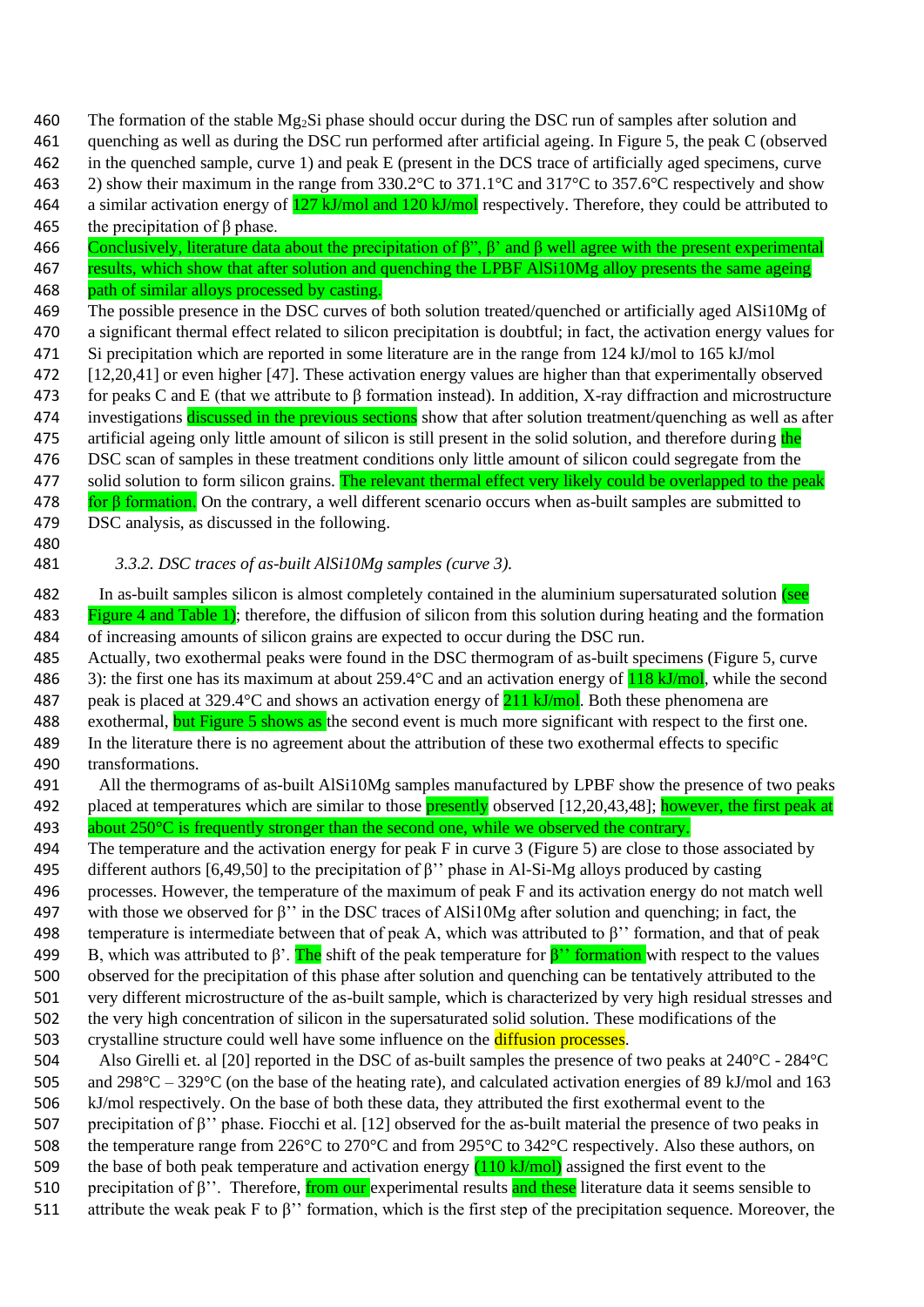512 intensity of this peak is very weak and well lower than that observed for the precipitation of  $\beta$ " in a sample

- after solution and quenching (peak A, curve 1), therefore it can be inferred that the amount of β'' precipitated from the as-built sample is lower than that formed after solution and quenching. This is not surprising since,
- 515 according to Fousova et al.  $[14] Mg<sub>2</sub>Si phase is already present in the intercellular network observed in the$
- as-built sample, and therefore only a fraction of the total magnesium is still available for β'' formation in the
- 517 course of DSC run of the as-built material. **In addition, according to Rao et. al [51] electron microscopy**
- investigations, silicon precipitation is the main phenomenon occurring when a Al-Si-Mg alloy fabricated by
- LPBF is directly submitted to ageing, while formation of clusters containing Mg and Si and then the
- 520 formation of  $β$ " is strongly hindered.
- 521 The results reported by Fousovà et al. [14] and Rao et al. [51] are in agreement with our DSC traces 522 showing a very weak thermal effect (4.6 J/g) for the F peak and a much important thermal effect (41.5 J/g)
- for peak G. As a consequence, peak G can be attributed to the more important effect of Si precipitation.
- 524 In addition, the activation energy of peak G  $(211 \text{ kJ/mol})$  is much higher than those calculated in the present work (Table 3) or reported in the literature for the formation of β'', β' and β phases [6,12,20,52], but very close to the activation energy for the surface self-diffusion of silicon [47].
- Also Fiocchi et al. [12], on the base on both position and activation energy, attributed the second exothermal peak in the DSC of as-built sample to the diffusion of silicon.
- However, other interpretations can be found in the literature for the DSC trace of as-built AlSi10Mg processed by metal AM. According to Girelli et. al [20] the attribution of the second peak to a specific
- phenomenon cannot be done, as it could be assigned to β' formation on the base of its position, but shows an
- 532 activation energy value more consistent with the silicon diffusion. Marola et al. [43] attributed the first peak placed at 250°C to silicon precipitation on the base of its enthalpy, and the second peak to β formation. Yang 534 et al. [48] attributed the first peak (at  $250^{\circ}$ C) to the precipitation of small Si grains from Al lattice and the 535 second one (at  $310^{\circ}$ C) to the precipitation of  $\beta$ ' phase.
- All these literature outcomes confirm the difficulty to give an interpretation of DSC curves obtained for AlSi10Mg as-built by LPBF process. However, experimental results (peak position, activation energy and enthalpy) suggest that peak F should be attributed to β'' formation and peak G to silicon precipitation.
- 

# **3.4 Hardness**

 The hardness of AlSi0Mg samples in as-built conditions and after annealing thermal treatments carried out at different temperature and for different periods are compared in Figure 6; the measurements were performed on both the parallel and the perpendicular sample faces in order to investigate the possible material anisotropy.

545 Hardness values of 131.7  $\pm$  3.1 HB and 115.4  $\pm$  4.0 HB were measured on the sections of as-built cubic 546 samples which are perpendicular and parallel to the building direction, respectively; the different hardness value shows that the not treated material has an anisotropic behaviour, with a higher hardness on the face which is perpendicular respect to the growth direction. This anisotropy can be explained considering that on the perpendicular face the hardness values are referred to the material layer which lastly solidified, while the hardness on the parallel face involves several layers subsequently consolidated and their interfaces. The microstructure on a parallel face or section is characterized by the presence of semi-circular melt pools 552 partially overlapped and then tightly bonded together (Figure 1A). The scan tracks overlapping is due to a partial re-melting and solidification of the layer just below the last one consolidated by laser action. The material laying inside the last layer and placed on the side of each laser track is heated by the laser action, which could contribute to reduce the porosity by sintering. However, the porosity was a bit higher on the plane parallel to the growing direction, probably because of the presence of interfaces between the layers. The enhanced porosity can be responsible for slightly lower hardness values.

Anyway, LPBF parts show higher average hardness values if compared to material processed by

- conventional method. Maeshima et al. [53] reported that the hardness of AM AlSi10Mg is twice respect to
- that of material produced by gravity [die casting.](https://www.sciencedirect.com/topics/engineering/die-casting) Moreover, Kempen et al. [26] investigated the hardness of
- AlSi10Mg alloy produced by high pressure die casting (HPDC), which is considered one of the casting
- process giving the best properties for this alloy, and found that the Vickers hardness of these specimens is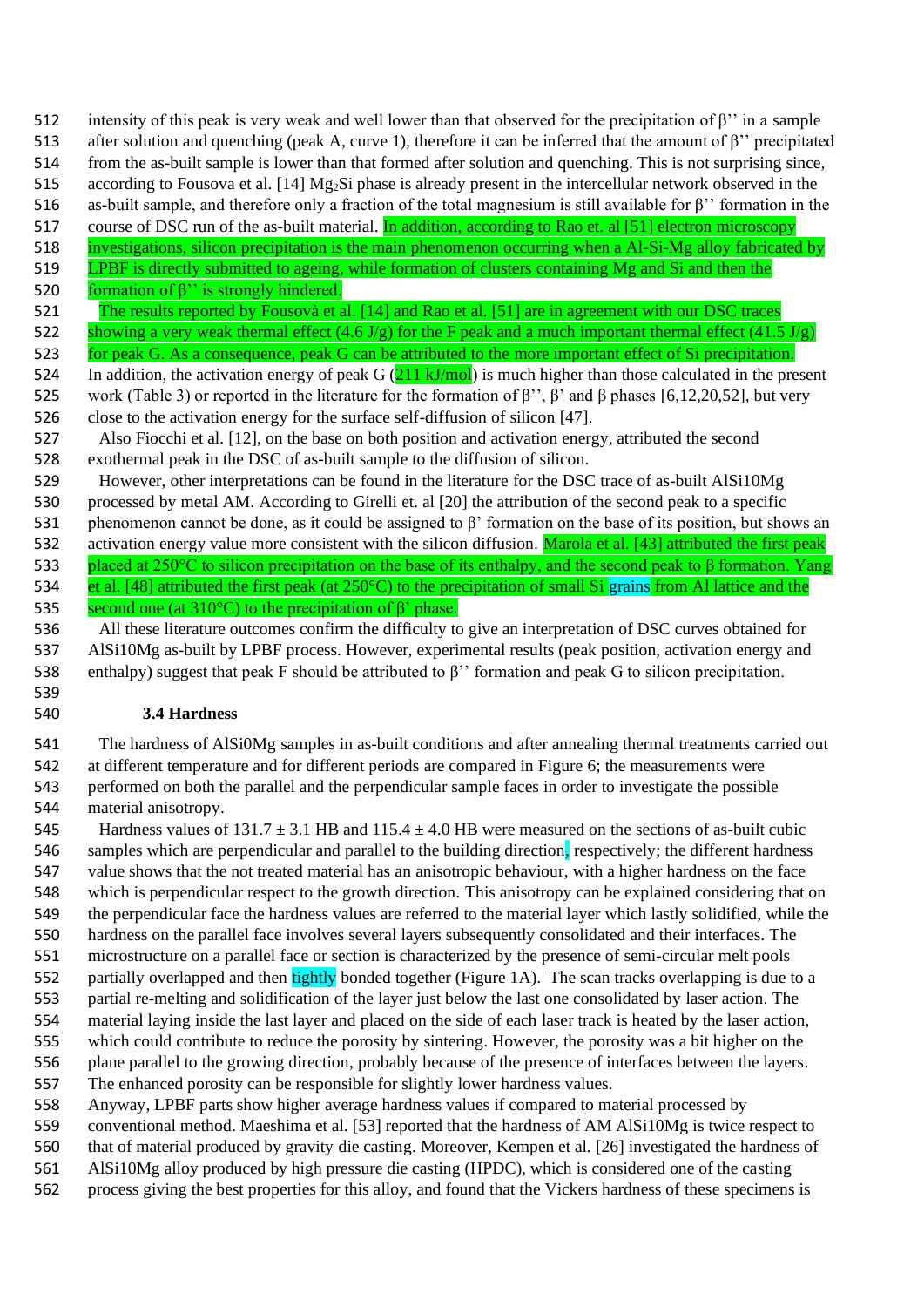563 about 30 HV lower than that of samples processed by LPBF. According to Zou et al. [54], also wrought 564 AlSi10Mg shows lower hardness compared to the same alloy processed by LPBF.

#### Revised Figure 6.

 The stress relieving treatment performed at 300°C for 2 hours caused a reduction of hardness values down 569 to  $91.0 \pm 0.9$  HB and  $85.6 \pm 1.0$  HB for the perpendicular and parallel planes respectively. On the base of the previously reported microstructure, the difference between these two values can be explained considering that the material, after stress reliving, still partially retains the microstructure and then the anisotropy characteristic of as-built specimens.

 The exposition at the higher temperature of 500°C for 2 hours caused an additional remarkable decrement 574 of the hardness, with values of  $45.6 \pm 0.9$  HB and  $44.3 \pm 1.0$  HB in the perpendicular and parallel sections respectively. There are no more significant differences between the two considered sections; this can be ascribed to the homogenization of the microstructure previously reported for annealed samples. Moreover, it 577 can be noticed that the extension over 2 hours of the duration of the annealing treatment at  $500^{\circ}$ C has not a significant impact on the hardness. Also, a slight increase of the annealing temperature up to 550°C caused only a further small decrement of hardness values, irrespectively from the treatment time (2 and 6 hours). According to Aboulkhair et al. [11] the variation of hardness (and therefore of strength) as a function of the treatment temperature can be explained considering its effect on three main hardening mechanisms.

 AlSi10Mg material in the as-built condition shows maximum hardness values mainly due to the very fine microstructure of the supersatured solid solution and the intercellular zones, where the final solidification of eutectic occurs; the grain-boundary strengthening effect (mechanism governed by Hall-Patch equation) plays in fact a fundamental role in maximise the properties of as-built parts [11,53]. Moreover, the as-built parts are in a metastable condition because of the fast cooling rates involved in the LPBF process, which reduce 587 the amount of silicon rejected into the liquid phase during the solidification. This greatly extents the concentration of silicon in the aluminium matrix, which exceeds the solubility limit in the equilibrium state and enhances the strength through a solid solution mechanism. According to Maeshima et al. [53] the 590 presence of Si atoms with lower atomic radius with respect to the Al ones (0.118 nm for Si and 0.143 nm for 591 Al, respectively) causes a lattice deformation which favours the development of residual stresses and makes difficult the movements of dislocations. Aboulkhair et al. [11] also assumed that the interaction of dislocations in as-built AlSi10Mg material prevents their motion favouring a dislocation strengthening mechanism. However, this strengthening mechanism is partially inhibited in as-built samples due to the increased volume of grain boundaries.

596 An isothermal treatment at temperatures of 300°C, 500°C and 550°C, favours stress relaxation and can cause significant modification of the microstructure, which is no longer ultrafine after treatment at 500°C and 550°C, as discussed in previous sections. Moreover, the progressive disruption of Si particle network 599 which surround the  $\alpha$ -Al cells and the formation of polygonal Si precipitates with increased size at 500 and 550°C, inhibits both the Hall–Petch strengthening and the solid solution strengthening mechanisms previously reported.

 One of the most studied heat treatments for AlSi10Mg alloy is T6 one, which exploits the precipitation- hardening mechanism. In order to evaluate the variation of hardness as function of T6 heat treatment 604 conditions, the samples were solution treated at  $520^{\circ}$ C and  $550^{\circ}$ C, quenched and then subjected to artificial 605 ageing at temperatures of  $160^{\circ}$  C and  $180^{\circ}$ C. Figure 7 shows the ageing curves of samples, based on the hardness measured on cross-sections perpendicular (Figure 7A) and parallel (Figure 7B) respect to the growing direction.

## Revised Figure 7.

 The trend of hardness change depends on the solution and ageing temperatures and on the ageing duration. 611 The solution thermal treatment at 520 $^{\circ}$ C causes the reduction of hardness from 131.7  $\pm$  3.1 HB observed for as-built samples to about 74 HB. Afterwards, two different trends can be observed by ageing the samples at 160°C and 180°C respectively. The ageing at the lower temperature results in an increment of hardness

values up to about 97,3 HB after 12 hours; this value remains almost constant during additional 3 hours of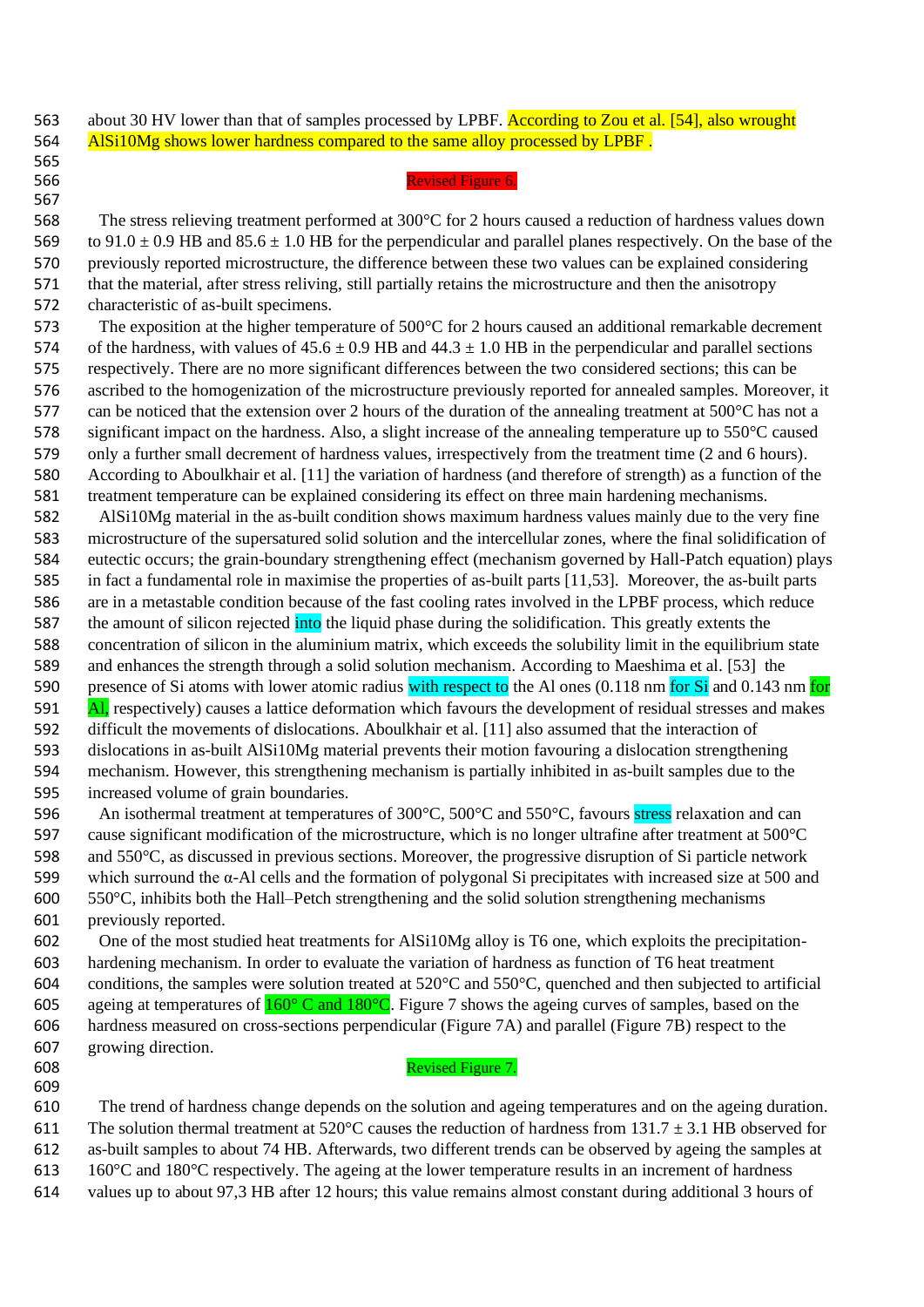ageing. The curves obtained by ageing the samples at 180°C show a maximum hardness value around 105

- HB after 6-9 hours; over-ageing occurs for longer treatment time.
- The solution treatment at the higher temperature of 550°C allows to obtain hardness values which are
- intermediate between those measured for samples as-built and aged at 520°C. Also in this case, different
- 619 trends can be observed if the ageing is performed at  $160^{\circ}$ C or  $180^{\circ}$ C. In the first case the maximum hardness
- value (about 109 HB) is reached after 12 hours and remains constant for longer ageing time. A slightly
- higher hardness value can be reached by ageing at 180°C for 6 hours (113 HB).
- It should be noted that the hardness of AlSi10Mg alloy is significantly different after annealing and SHT
- 623 both performed at 550°C for 2 hours (hardness around 40 HB and 80HB, respectively). The higher hardness
- 624 of solutioned samples with respect to annealed ones could be due to the presence of alloying elements in the
- 625 aluminium lattice (retained during quenching from  $550^{\circ}$ C, where their solubility in aluminium is not
- 626 negligible) that strengthen the material through solid solution mechanism and residual stresses developed 627 during water quenching.
- The curves obtained by using all the solution and ageing conditions discussed above are not significantly different when hardness measurements are performed on perpendicular or parallel sections; which is due to the fact that the T6 treatment involves the homogenization of the microstructure.
- The results described above are in agreement with those reported by Aboulkhair et al. [11]. According to 632 these authors, the hardness increases with the artificial ageing time due to the formations of  $Mg_2Si$  phase, even though the maximum hardness always remains lower respect to that of the as-built material. In addition, they observed that higher hardness values of as-quenched specimens can be obtained after by increasing the solution time thanks to the increase of Si particles size.
- According to obtained experimental results, the highest hardness value is reached after a solution treatment 637 of 550°C for 2 hours, quenching in water and artificial ageing at  $180^{\circ}$ C for 6 hours. However, the maximum hardness value resulting from this T6 treatment, for both the investigated cross sections, still remains about 13% lower than that measured for as-built sample.

# **3.5 Tensile strength**

- By means of tensile tests the behaviour of as-built material was compared to that of samples after stress 643 relieving, annealing at  $500^{\circ}$ C for 2 hours or T6 treatment. The annealing conditions were selected considering that a further increment of annealing duration and temperature does not result in any significant 645 changes in the microstructure, but involves a decrement of hardness because of grain growth. Moreover, on the base of the relationship between the microstructure and the hardness variation showed by microscopy 647 investigations and ageing curves, the T6 thermal treatment consisting of a solution at  $550^{\circ}$ C for 2 hours, quenching in water and artificial ageing at 180°C for 6 hours, was selected.
- Table 4 reports the tensile properties of as-built and thermal treated specimens in term of tensile strength, yield strength, elongation and elastic modulus. Stress-strain curves after different thermal treatments applied to samples with the axis parallel to the Z growing direction or placed on XY plane are also compared in
- Figure 8, with the aim of investigating the effect of AlSi10Mg sample orientation (with respect to the
- 653 building platform) on the mechanical features. Tensile strength, modulus of elasticity and elongation at break 654 are similar to those reported in the datasheet of the producer of the powders used for manufacturing the
- 655 specimens.
- The tensile properties resulting from different treatments are in good agreement with the previously observed hardness trend: in fact the maximum hardness value corresponds to the maximum tensile strength and it is observed in the as-built condition; the decrement of hardness with respect to the as-built condition after T6, stress relieving and annealing heat treatments corresponds to a progressive decrement of strength.
- 

- 
- 
- 
- 
-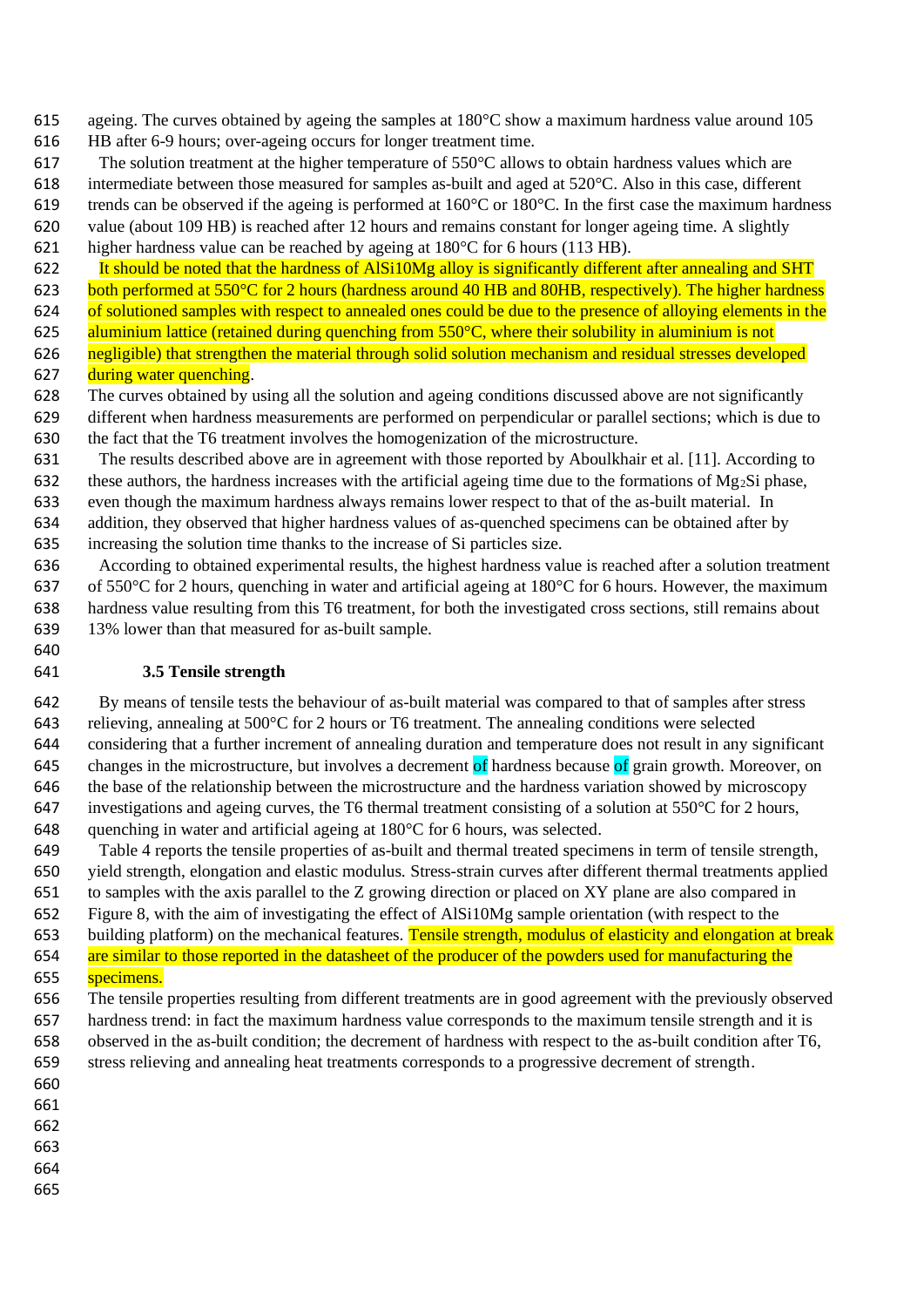666 Table 4. Tensile properties of AlSi10Mg samples in as-built condition and after different kinds of heat treatments

| 667 |                                                |                 |                         |                 |                       |                |                              |              |                 |
|-----|------------------------------------------------|-----------------|-------------------------|-----------------|-----------------------|----------------|------------------------------|--------------|-----------------|
| 668 |                                                |                 | <b>Tensile strength</b> |                 | <b>Yield strength</b> |                | <b>Elongation at failure</b> |              | Elastic modulus |
| 669 | <b>Heat treatment</b>                          | [MPa]           |                         |                 | [MPa]                 | [%]            |                              | [GPa]        |                 |
| 670 |                                                | z               | XY                      | z               | XY                    | z              | XY                           | z            | XY              |
| 671 | As-built                                       | $429 \pm 8$     | $418 \pm 7$             | $226 \pm 7$     | $269 \pm 6$           | $4.0 \pm 0.3$  | $7.8 \pm 0.4$                | $75.5 \pm 2$ | $76 \pm 2$      |
| 672 | <b>Stress relieving</b>                        |                 |                         |                 |                       |                |                              |              |                 |
| 673 | $300^{\circ}$ C/2h                             | $257 \pm 1$     | $261 \pm 3$             | $159.5 \pm 0.6$ | $170 \pm 2$           | $18.1 \pm 0.5$ | $19.9 \pm 1$                 | $78 \pm 3$   | $73 \pm 2$      |
| 674 | <b>Annealing</b>                               | $133.4 \pm 0.2$ | $138.4 \pm 0.2$         | $77.9 \pm 0.5$  | $83.5 \pm 0.4$        | $29 \pm 1$     | $29 \pm 2$                   | $69 \pm 2$   | $77.1 \pm 0.2$  |
| 675 | $500^{\circ}$ C/2h<br>SHT 550 $\degree$ C/2h + |                 |                         |                 |                       |                |                              |              |                 |
| 676 | $AA$ 180 $^{\circ}$ C/2h                       | $321 \pm 3$     | $332.9 \pm 0.9$         | $270 \pm 4$     | $275 \pm 3$           | $9 \pm 1$      | $12.0 \pm 0.6$               | $75 \pm 2$   | $74 \pm 3$      |

 As expected, ductility inversely varies with the strength: the previously observed decreasing of material 679 strength as function of different thermal treatments correspond to a more or less marked increase of

680 elongation at failure with respect to as-built samples.

681 The tensile and yield strengths of as-built AlSi10Mg are  $429.2 \pm 8.0$  MPa and  $226.4 \pm 6.9$  MPa for samples 682 grown along Z direction; while values of  $418.0 \pm 7.4$  MPa and  $268.6 \pm 5.5$  MPa are observed for specimens placed on the XY plane. These noticeable values of strength can be attributed to the very fine microstructure of the material. The investigated thermal treatments do not show any clear effects on elastic modulus, which 685 in most cases does not seem to depend on the building orientation as well.

 The results summarized in Table 4 show that ductility and yield strength of the material in as-built condition are influenced by the building orientation. This trend is in agreement to the results reported by Kempen et al. [26] who also investigated the mechanical behaviour of AlSi10Mg samples built according to different

 orientations (Z and XY); however, both the tensile strength and elongation values they obtained are lower respect to the experimental results here reported.

691 According to Kempen et al. [26] LPBF samples show a degree of anisotropy in elongation at break which 692 is caused by the presence of more borderline porosity in Z-oriented samples. The presence of these pores, 693 which formed at the beginning/end of a laser scanning, and the orientation of the interfaces perpendicular to

694 the load direction could negatively affect the ductility of  $Z$  samples with respect to  $XY$  ones. On the

 contrary, the influence of orientation was negligible when ultimate tensile strength was considered. The effect of building orientation can be observed mainly in as-built samples, while it is no longer evident after further thermal treatments (stress-relieving, annealing, T6) since they modify the peculiar microstructure arising from the LPBF process (Figures 2 and 3).

# 700 Figure 8.

 The rather poor elongation of LPBF components can be overcome by performing a stress relief treatment, which, unfortunately, also results in a significant decrease of tensile strength, as previously reported by many 704 authors [14,16,17]. In fact, after stress relieving, the elongation at failure increases up to 18.1  $\pm$  0.5 % and 705 19.9  $\pm$  1.4 % for samples built along vertical (Z) and horizontal (XY) orientations respectively. On the other hand, stress relieving, involving the exposition of the material to a temperature of 300°C for 2 hours, causes the strong decrease of both tensile strength (decrease of 40% and 37.5% for Z and XY samples) and yield 708 strengths (decrease of about 30% and 37.5% for Z and XY samples). Stress relieving is expected to recover most part of residual stresses and decrease the dislocation density; in addition, this treatment promotes the precipitation of fine silicon particles and lowers the silicon concentration in the aluminium supersaturated solid solution. All these microstructure modifications account for the strength decrease and the improvement of ductility.

The decrease of strength with respect to the as-built condition becomes even more marked after treatments

involving the exposure at higher temperatures. In fact, after annealing at 500°C for 2 hours the tensile

strength falls down of about 68% for both Z and XY samples. This is related to the coarsening of the

microstructure and recrystallization, which entails the reduction of dislocations density. Moreover, at 500°C,

the alloy microstructure evolves toward conditions which are closer to equilibrium ones. Silicon particles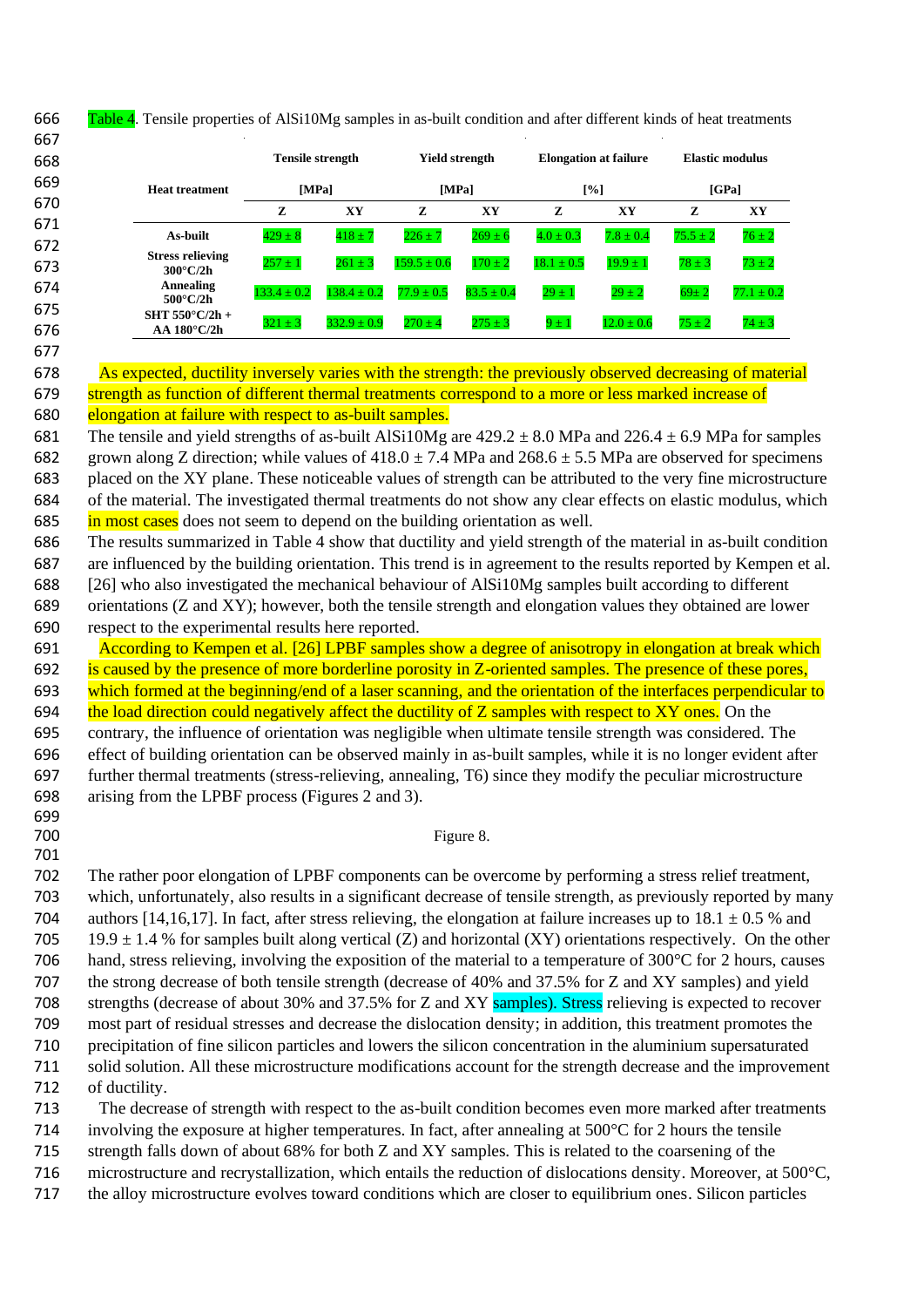segregates from solid solution, thus limiting the solid solution strengthening effect. In addition, silicon is a brittle phase that is expected to reduce the material plasticity [14] and affect the impact behaviour (as discussed in the next section). On the other hand, at the same time, the recrystallization phenomenon 721 occurring during annealing can overbalance the reduction of plasticity caused by Si grains precipitation. In fact, after annealing at 500°C the strain at failure reaches the maximum value of about 28.5%. The T6 heat treatment allows to obtain mechanical properties which are intermediate between those observed for as-built and stress relieved samples. After this treatment, the tensile strength for the two

 building orientations (Z and XY ones) was 321 MPa and 333 MPa and the elongation at failure was about 9% and 12%. Iturrioz et al. [16] performed T6 treatment in similar conditions (solution at 550°C and ageing 727 at 180°C for 12 hours) obtaining slightly lower values of tensile strength (307  $\pm$  8 MPa) and similar value of 728 elongation ( $9 \pm 3\%$ ). The mechanical properties after T6 treatment can be justified on the base of the microstructural modifications previously discussed. In fact, the T6 heat treatment results in a coarsening of the microstructure, a significant decrease of Si concentration in the aluminium-based solid solution and the precipitation of strengthening phases during ageing. The first two transformations should cause the decrease 732 of strength and the increase of deformation, while precipitation should strengthen the materials **because of** 

# the pinning of dislocation by precipitates.

 Conclusively, the material properties can be tuned by using proper thermal treatments. The properties of the material in the as-built condition should be improved for practical applications because of the high 736 residual stresses and very low ductility. Annealing at  $500^{\circ}$ C allows for achieving the best ductility, while stress-relieving results in higher strength coupled with rather good ductility. Further improvement of strength with respect to stress-relieving can be observed after T6 treatment, but deformation at failure is around 9% only. Both stress-relieving and T6 treatments, therefore, allow to obtain a compromise between strength and 740 ductility; T6 treatment gives the better strength, but lower elongation at break with respect to stress relieving.

# **3.6 Impact properties**

 In spite of several investigations present in the literature about both the mechanical properties of AlSi10Mg parts processed by LPBF , and the influence of thermal treatments conditions on them, impact properties 745 were only rarely studied. The response of specimens in terms of fracture energy caused by rapid load application has been summarized in Table 5.

Table 5. Results of Charpy test for AlSi10Mg parts.

| <b>Thermal treatment</b>                 | <b>Impact energy</b><br>Ы |
|------------------------------------------|---------------------------|
| As-built                                 | $3.4 + 0.9$               |
| Stress relieving $300^{\circ}$ C/2h      | $13.0 + 0.9$              |
| Annealing $500^{\circ}$ C/2h             | $10.6 + 1.4$              |
| SHT $550^{\circ}$ C + AA $180^{\circ}$ C | $5.4 + 0.7$               |

750 The impact toughness was investigated only for V-notched specimens showing their axis perpendicular to the Z building direction. According to some literature [26] the sample orientation with respect to the building direction does not significantly affect the impact behaviour, even though in the case of specimens with the axis perpendicular to Z direction the interfaces between the stacked layers are perpendicular with respect to the applied load and then, in principle, they could deviate the crack path. Very likely this possible effect is 755 not important when notched samples are tested, and therefore there is no reason of investigating samples 756 with different building orientation. The as-built material showed the lowest impact energy of  $3.4 \pm 0.9$  J, which is comparable to that obtained by Kempen et al. [26] for similar AlSi10Mg samples.

758 Both stress relieving performed at 300°C for 2 hours and annealing at 500°C for 2 hours involved a remarkable improvement of impact behaviour respect to the material in the as-built condition. Differently, the T6 treatment only led to a slight increase of impact Charpy energy for V-notched specimens. These outcomes only partially agree with the results reported by Girelli et al. [20], who observed for T6 treated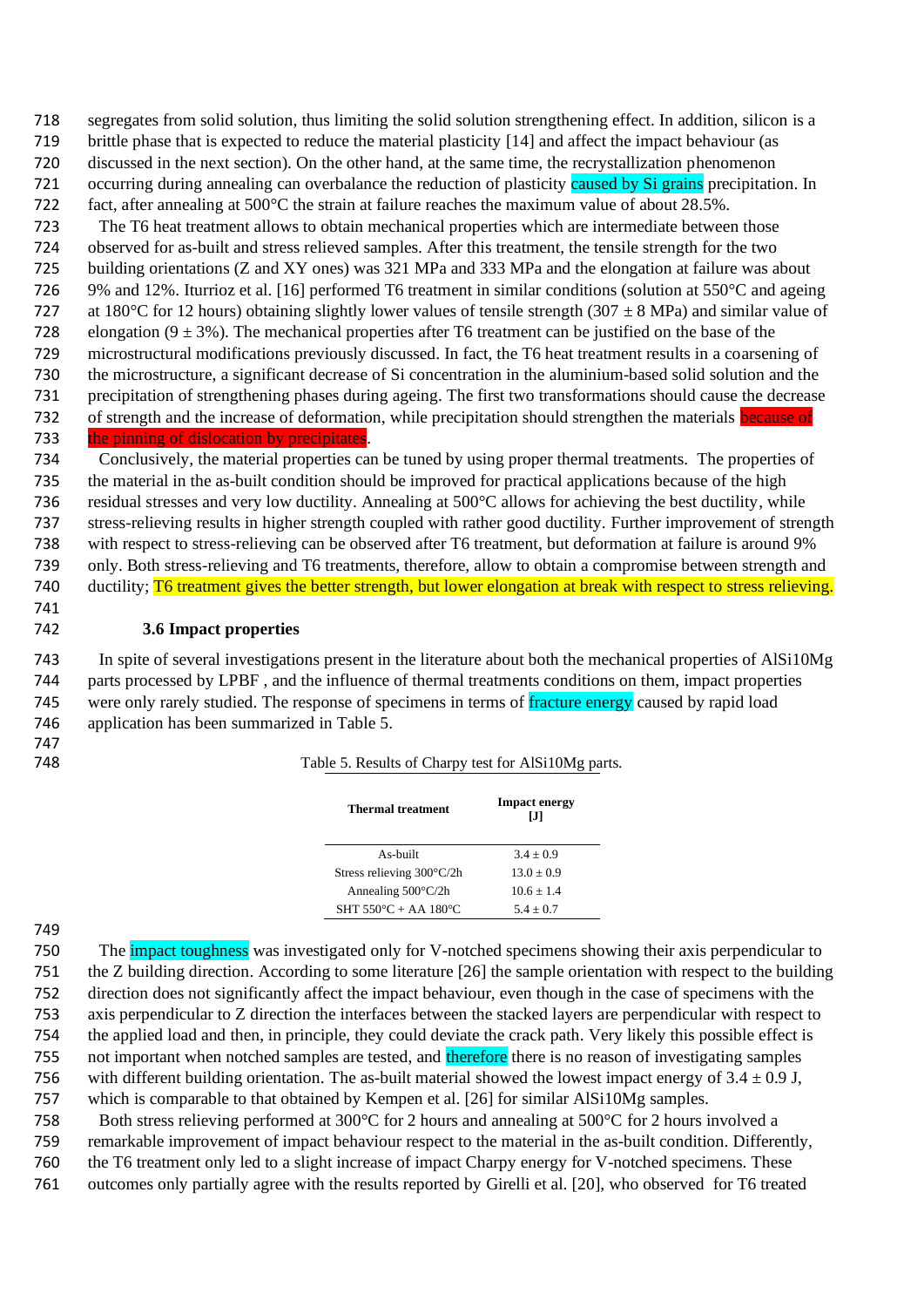samples peak force and impact energies comparable or lower to that of samples in as-built condition, while annealing resulted in significant increase of toughness, independently from the annealing temperature.

The morphologies of the fracture surfaces are compared in Figure 9.

Revised Figure 9.

 The stress relieving treatment proved to exert a great beneficial effect on toughness because of the reduction of residual stresses, even though this treatment had only little effect on the microstructure and the fracture surface morphology, since the microstructure remained fine and the silicon particles did not grow appreciably (Figure 9 E, F, I, L). Also annealing resulted in a significant toughness improvement, as it caused the residual stress relieving and contemporaneously it greatly reduced the amount of silicon inside the aluminium matrix, and then the distortion of the aluminium lattice. These toughening effects seem only

partially counterbalanced by the growth of both Al-Si-Fe and silicon precipitates.

 The superior toughness arising from annealing treatment, over that of the as-built samples, is also evident when the fracture surfaces are examined. In fact, larger dimples, typical of a ductile behaviour, can be seen on the fracture surfaces of the annealed samples (Figure 9 G and M).

775 The material did not show very good resilience after the T6 treatment. Lower toughness with respect to the stress relieved samples can be attributed to the presence of rather large silicon polygonal plates and the precipitation of hardening phases. The precipitation of strengthening intermetallics greatly reduced the ductility with respect to samples in the annealed conditions too. The fracture surface of T6 treated samples show rather large dimples, but rather large particles (silicon platelets) can be observed on it (put in evidence by red arrows in Figure 9 N). Very likely the interfaces between aluminium grains and large silicon platelets 781 can act as crack initiation sites.

## **4. Conclusions**

 Several combinations of mechanical features can be obtained by performing different thermal treatments on AlSi10Mg components produced by selective laser melting. On the other hand, generally speaking, it is not possible to maximize contemporaneously strength and ductility, and thermal treatments should be tailored for achieving the best combination of properties for each practical application.

 As-built material shows very high hardness and tensile strength, well over those observed for the same material processed by conventional casting. Nevertheless, residual stresses which come from the production process and are responsible for the material poor ductility and toughness have to be released. In addition, the 792 LPBF fabricated samples show a certain degree of anisotropy, as put in evidence by different hardness and strength values measured on sections both parallel and perpendicular to the sample growth direction. Some other properties, like yield strength and strain at fracture, depends on the orientation of specimens with respect to the building direction; also these properties are expected to vary in the different parts of rather large components with complex shape. This peculiar combination of microstructure features depends on the very fast cooling from the solidification temperature involved in LPBF process, and it is also affected by the presence of more or less weak interfaces between the layers that are subsequently consolidated by the laser action. The fast cooling results in a very fine microstructure, consisting of Al-rich cells surrounded by eutectic Al-Si regions forming a continuous network, and it promotes the formation of a supersaturated aluminium-based solid solution containing large amounts of silicon. The as-built alloy shows a metastable 802 microstructure, that can be easily modified during subsequent heat treatments. Heating mainly results in the diffusion of silicon and the formation of new silicon grains, as demonstrated by DSC investigations. Also mechanical features change as a result of the microstructure modifications.

805 An isothermal treatment at 300°C mainly causes stress relieving and a limited reduction of concentration of silicon in the supersaturated solid solution, while the microstructure still remains very fine. However, the continuity of the network of eutectic structure around the aluminium cells cannot be seen any longer because of the formation of small, but well distinguishable, silicon crystals. Nonetheless, the stress relieving treatment greatly decreases strength and hardness and greatly enhances ductility and resilience. This kind of treatment seems the best choice when, for a specific application, toughness should be maximized. 811 Isothermal treatments at higher temperature, such as annealing at  $500-550^{\circ}$ C for few hours, entail more

 important microstructure evolution, which does not remain ultrafine any longer. In fact, annealing causes more significant segregation of Si from the supersatured aluminium matrix and the formation of silicon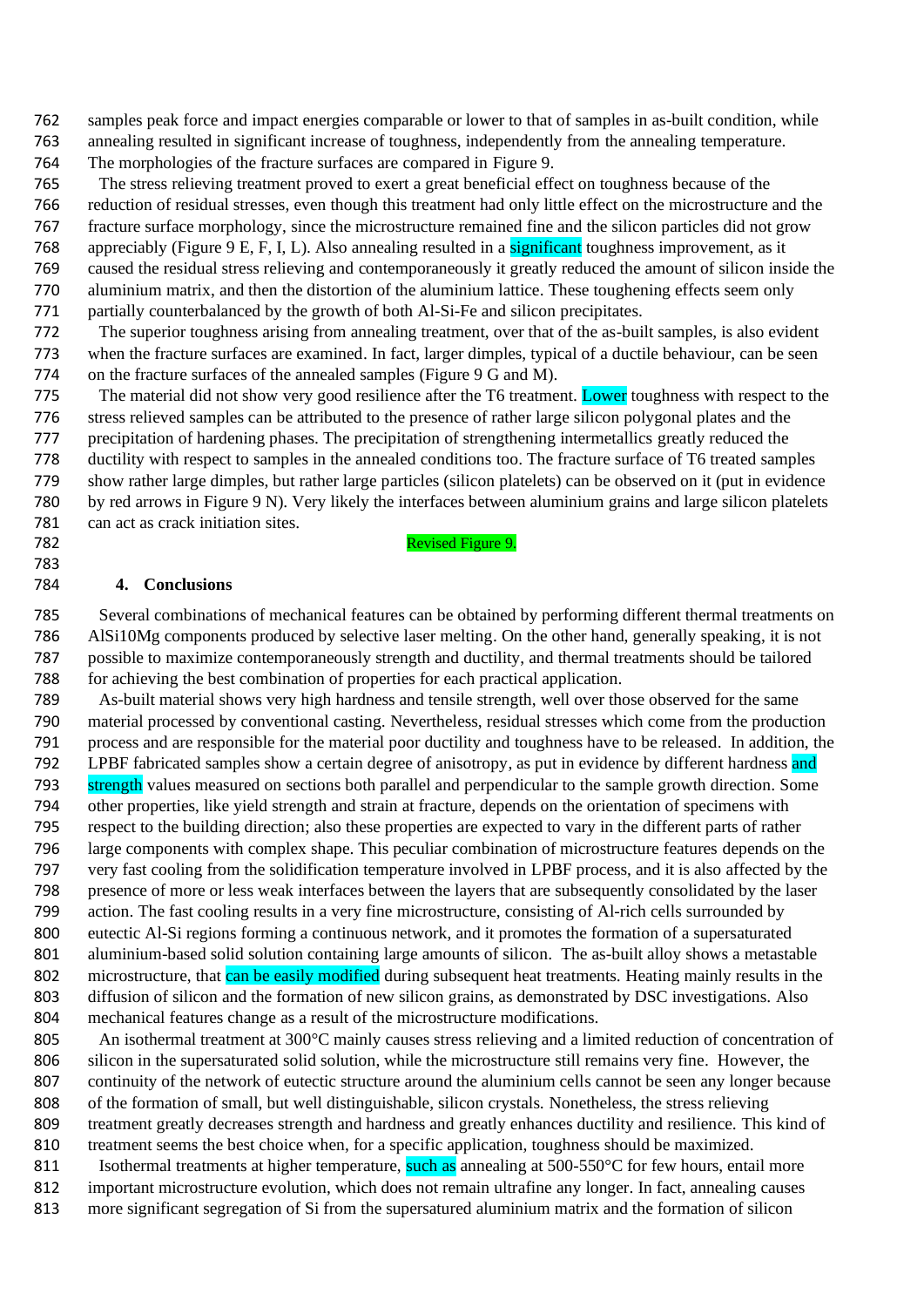814 grains with larger size, as confirmed X-ray diffraction analyses, showing that the intensity of silicon main peak increases and its width decreases during this treatment. Moreover, Al-Si-Fe acicular precipitates appears in the microstructure of annealed samples. The relaxation of local stress, the reduction of silicon amount inside the aluminium matrix and the coarsening of the microstructure lead to the best improvement of the elongation at failure, while the resilience is just a bit lower than the maximum one observed after 819 stress relieving. These toughening effects are associate with a very strong decrease of strength and hardness, in spite of the formation of intermetallic Al-Si-Fe precipitates. Finally, mechanical features are no more influenced by direction or building orientation as a result of the microstructure homogenization. When annealing at 520-550°C is followed by water quenching and artificial ageing (that is when a T6 treatment is carried out) a compromise between ductility and strength can be achieved. However, this result 824 can be obtained only if a sufficiently high ageing temperature is adopted. Ageing at  $180^{\circ}$ C for 6 hours allows to obtain hardness and tensile strength not too far from those characteristics of as-built conditions, while a lower ageing temperature results in lower hardening peak, which is observed only after a rather long treatment time. As a counterpart, after artificial ageing, ductility and toughness are not so good as after stress relieving or annealing, but better than those of the as-built material. During the solution step the microstructure changes in the same manner than during annealing. The subsequent water quenching could cause some residual stresses, that very likely are relieved during ageing. According to the results of microstructure and DSC investigations, artificial ageing is associated with the precipitation of β" phase, 832 which is mainly responsible for the material strengthening, and it also causes the concentration increase of Al-Si-Fe acicular precipitates.

# **Acknowledgement**

 This research did not receive any specific grant from funding agencies in the public, commercial, or not-for-profit sectors.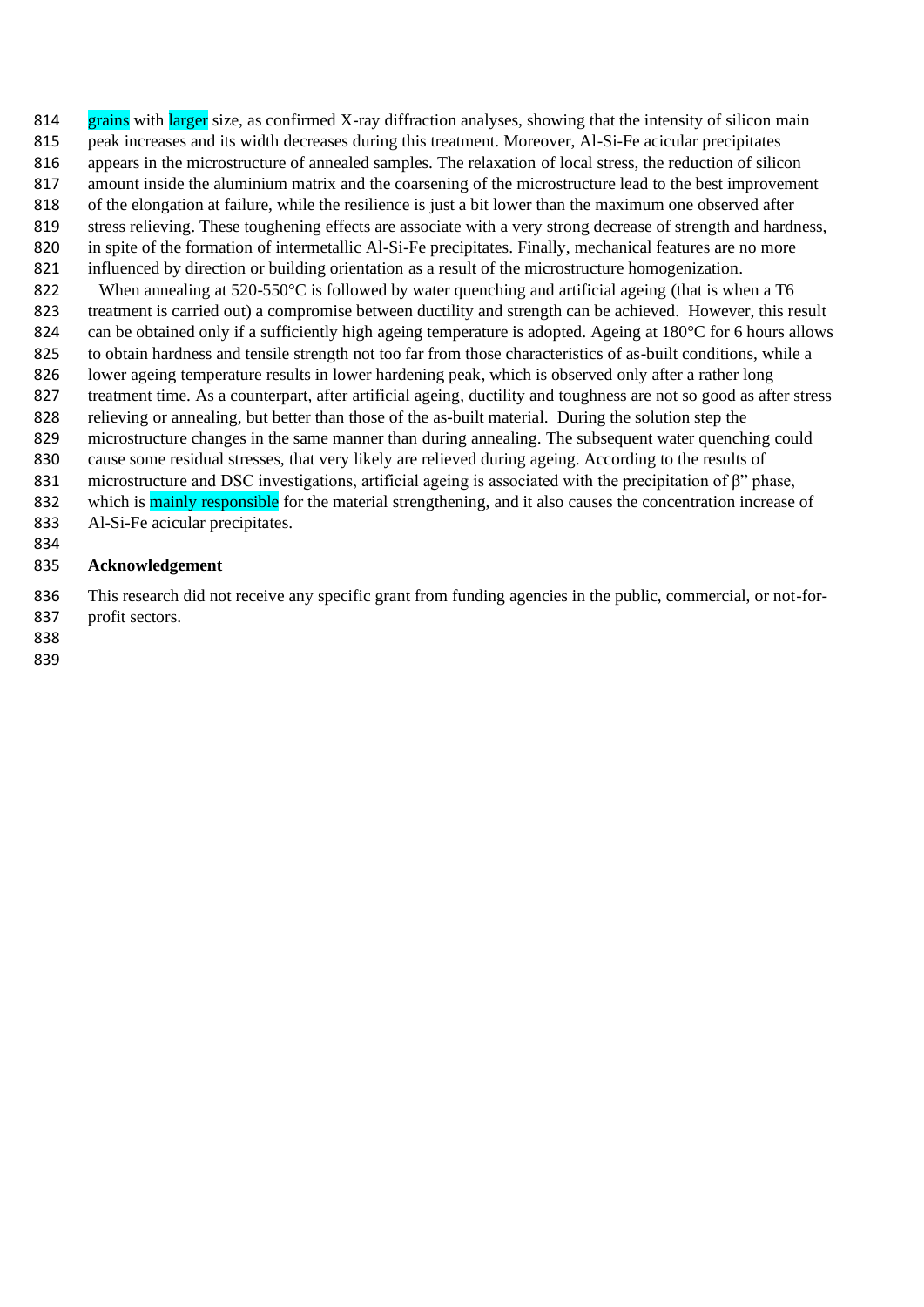#### 840 **References**

- 841<br>842 842 [1] X. Wang, S. Xu, S. Zhou, W. Xu, M. Leary, P. Choong, M. Qian, M. Brandt, Y.M. Xie, Topological design and additive manufacturing of porous metals for bone scaffolds and orthopaedic implants: A review, Biomaterials. 843 additive manufacturing of porous metals for bone scaffolds and orthopaedic implants: A review, Biomaterials.<br>83 (2016) 127–141. https://doi.org/10.1016/j.biomaterials.2016.01.012.
- 844 83 (2016) 127–141. https://doi.org/10.1016/j.biomaterials.2016.01.012.<br>845 [2] E. Uhlmann, R. Kersting, T.B. Klein, M.F. Cruz, A.V. Borille, Additive 845 [2] E. Uhlmann, R. Kersting, T.B. Klein, M.F. Cruz, A.V. Borille, Additive Manufacturing of Titanium Alloy for<br>846 Aircraft Components, Procedia CIRP. 35 (2015) 55–60. https://doi.org/10.1016/j.procir.2015.08.061. 846 Aircraft Components, Procedia CIRP. 35 (2015) 55–60. https://doi.org/10.1016/j.procir.2015.08.061.<br>847 [3] R. Leal, F.M. Barreiros, L. Alves, F. Romeiro, J.C. Vasco, M. Santos, C. Marto, Additive manufactur
- [3] R. Leal, F.M. Barreiros, L. Alves, F. Romeiro, J.C. Vasco, M. Santos, C. Marto, Additive manufacturing 848 tooling for the automotive industry, Int. J. Adv. Manuf. Technol. 92 (2017) 1671–1676.<br>849 https://doi.org/10.1007/s00170-017-0239-8. 849 https://doi.org/10.1007/s00170-017-0239-8.<br>850 [4] N. Guo, M.C. Leu, Additive manufacturing:
- 850 [4] N. Guo, M.C. Leu, Additive manufacturing: Technology, applications and research needs, Front. Mech. Eng. 8<br>851 (2013) 215–243. https://doi.org/10.1007/s11465-013-0248-8. 851 (2013) 215–243. https://doi.org/10.1007/s11465-013-0248-8.<br>852 [5] A. Aversa, G. Marchese, D. Manfredi, M. Lorusso, F. Caligna
- 852 [5] A. Aversa, G. Marchese, D. Manfredi, M. Lorusso, F. Calignano, S. Biamino, M. Lombardi, P. Fino, M. (853)<br>853 Pavese, Laser powder bed fusion of a high strength Al-Si-Zn-Mg-Cu allov. Metals (Basel), 8 (2018) 1–1 853 Pavese, Laser powder bed fusion of a high strength Al-Si-Zn-Mg-Cu alloy, Metals (Basel). 8 (2018) 1–12.<br>854 https://doi.org/10.3390/met8050300. 854 https://doi.org/10.3390/met8050300.<br>855 [6] M.I. Daoudi, A. Triki, A. Rediaimia.
- 855 [6] M.I. Daoudi, A. Triki, A. Redjaimia, DSC study of the kinetic parameters of the metastable phases formation 856 during non-isothermal annealing of an Al-Si-Mg alloy, J. Therm. Anal. Calorim. 104 (2011) 627–633. 857 https://doi.org/10.1007/s10973-010-1099-8.
- 858 [7] S. Esmaeili, X. Wang, D.J. Lloyd, W.J. Poole, On the precipitation-hardening behavior of the Al-Mg-Si-Cu 859 alloy AA6111, Metall. Mater. Trans. A Phys. Metall. Mater. Sci. 34 (2003) 751–763. 860 https://doi.org/10.1007/s11661-003-1003-2.<br>861 [8] R.X. Li, R.D. Li, Y.H. Zhao, L.Z. He, C.X.
- R.X. Li, R.D. Li, Y.H. Zhao, L.Z. He, C.X. Li, H.R. Guan, Z.O. Hu, Age-hardening behavior of cast Al-Si base 862 alloy, Mater. Lett. 58 (2004) 2096–2101. https://doi.org/10.1016/j.matlet.2003.12.027.
- 863 [9] A. Aversa, M. Moshiri, E. Librera, M. Hadi, G. Marchese, D. Manfredi, M. Lorusso, F. Calignano, S. Biamino, 864 M. Lombardi, M. Pavese, Single scan track analyses on aluminium based powders, J. Mater. Process. Tech. 255 865 (2018) 17–25. https://doi.org/10.1016/j.jmatprotec.2017.11.055.<br>866 [10] J.L. Bartlett, X. Li, An overview of residual stresses in metal power
- 866 [10] J.L. Bartlett, X. Li, An overview of residual stresses in metal powder bed fusion, Addit. Manuf. 27 (2019) 131-
- 867 149. https://doi.org/10.1016/j.addma.2019.02.020.<br>868 [11] N.T. Aboulkhair, C. Tuck, I. Ashcroft, I. Maskery, N.T. Aboulkhair, C. Tuck, I. Ashcroft, I. Maskery, N.M. Everitt, On the Precipitation Hardening of Selective 869 Laser Melted AlSi10Mg, Metall. Mater. Trans. A Phys. Metall. Mater. Sci. 46 (2015) 3337–3341.<br>870 https://doi.org/10.1007/s11661-015-2980-7. 870 https://doi.org/10.1007/s11661-015-2980-7.<br>871 [12] J. Fiocchi, A. Tuissi, P. Bassani, C.A. Biffi,
- 871 [12] J. Fiocchi, A. Tuissi, P. Bassani, C.A. Biffi, Low temperature annealing dedicated to AlSi10Mg selective laser<br>872 melting products, J. Alloys Compd. 695 (2017) 3402–3409. https://doi.org/10.1016/i.jallcom.2016.12 872 melting products, J. Alloys Compd. 695 (2017) 3402–3409. https://doi.org/10.1016/j.jallcom.2016.12.019.<br>873 [13] K.G. Prashanth, S. Scudino, H.J. Klauss, K.B. Surreddi, L. Löber, Z. Wang, A.K. Chaubey, U. Kühn, J. Ec
- 873 [13] K.G. Prashanth, S. Scudino, H.J. Klauss, K.B. Surreddi, L. Löber, Z. Wang, A.K. Chaubey, U. Kühn, J. Eckert, Microstructure and mechanical properties of Al-12Si produced by selective laser melting: Effect of heat 874 Microstructure and mechanical properties of Al-12Si produced by selective laser melting: Effect of heat 875 treatment, Mater. Sci. Eng. A. 590 (2014) 153–160. https://doi.org/10.1016/j.msea.2013.10.023.
- 875 treatment, Mater. Sci. Eng. A. 590 (2014) 153–160. https://doi.org/10.1016/j.msea.2013.10.023.<br>876 [14] M. Fousová, D. Dvorský, A. Michalcová, D. Vojtěch, Changes in the microstructure and mechan M. Fousová, D. Dvorský, A. Michalcová, D. Vojtěch, Changes in the microstructure and mechanical properties 877 of additively manufactured AlSi10Mg alloy after exposure to elevated temperatures, Mater. Charact. 137 (2018) 878 119–126. https://doi.org/10.1016/j.matchar.2018.01.028.
- 879 [15] J. Mertens, A. Dedry, O. Reuter, D. Rigo, O. Lecomte-Beckers, Thermal treatment of AlSi10Mg processed by 880 laser beam melting, in: Proc. 26th Int. Solid Free. Fabr. Symp., Austin, 2015: pp. 1007–1016.
- 881 [16] A. Iturrioz, E. Gil, M.M. Petite, F. Garciandia, A.M. Mancisidor, M. San Sebastian, Selective laser melting of AlSi10Mg alloy: influence of heat treatment condition on mechanical properties and microstructure, Wel 882 AlSi10Mg alloy: influence of heat treatment condition on mechanical properties and microstructure, Weld. 883 World. 62 (2018) 885–892. https://doi.org/10.1007/s40194-018-0592-8.
- 884 [17] I. Rosenthal, R. Shneck, A. Stern, Heat treatment effect on the mechanical properties and fracture mechanism in 885 AlSi10Mg fabricated by additive manufacturing selective laser melting process, Mater. Sci. Eng. A. 729 (2018) 886 310–322. https://doi.org/10.1016/j.msea.2018.05.074.
- 887 [18] N.T. Aboulkhair, I. Maskery, C. Tuck, I. Ashcroft, N.M. Everitt, The microstructure and mechanical properties of selectively laser melted AlSi10Mg: The effect of a conventional T6-like heat treatment, Mater. Sci. 888 of selectively laser melted AlSi10Mg: The effect of a conventional T6-like heat treatment, Mater. Sci. Eng. A.<br>889 667 (2016) 139–146. https://doi.org/10.1016/j.msea.2016.04.092. 889 667 (2016) 139–146. https://doi.org/10.1016/j.msea.2016.04.092.
- 890 [19] W. Li, S. Li, J. Liu, A. Zhang, Y. Zhou, Q. Wei, C. Yan, Y. Shi, Effect of heat treatment on AlSi10Mg alloy<br>891 fabricated by selective laser melting: Microstructure evolution, mechanical properties and fracture m 891 fabricated by selective laser melting: Microstructure evolution, mechanical properties and fracture mechanism,<br>892 Mater. Sci. Eng. A. 663 (2016) 116–125. https://doi.org/10.1016/i.msea.2016.03.088. 892 Mater. Sci. Eng. A. 663 (2016) 116–125. https://doi.org/10.1016/j.msea.2016.03.088.<br>893 [20] L. Girelli, M. Tocci, M. Gelfi, A. Pola, Study of heat treatment parameters for additive
- 893 [20] L. Girelli, M. Tocci, M. Gelfi, A. Pola, Study of heat treatment parameters for additively manufactured<br>894 **Alsilometric manufacture** Alsilometric manufacture of the corresponding cast alloy. Mater. Sci. Eng. A. 894 AlSi10Mg in comparison with corresponding cast alloy, Mater. Sci. Eng. A. 739 (2019) 317–328.<br>895 https://doi.org/10.1016/j.msea.2018.10.026. 895 https://doi.org/10.1016/j.msea.2018.10.026.
- 896 [21] K. Zyguła, B. Nosek, H. Pasiowiec, N. Szysiak, Mechanical properties and microstructure of AlSi10Mg alloy 897 obtained by casting and SLM technique, 104 (2018) 462–472.
- 898 [22] X. Yu, L. Wang, T6 heat-treated AlSi10Mg alloys additive-manufactured by selective laser melting, Procedia 899 Manuf. 15 (2018) 1701–1707. https://doi.org/10.1016/j.promfg.2018.07.265.
- 900 [23] L. Zhou, A. Mehta, E. Schulz, B. McWilliams, K. Cho, Y. Sohn, Microstructure, precipitates and hardness of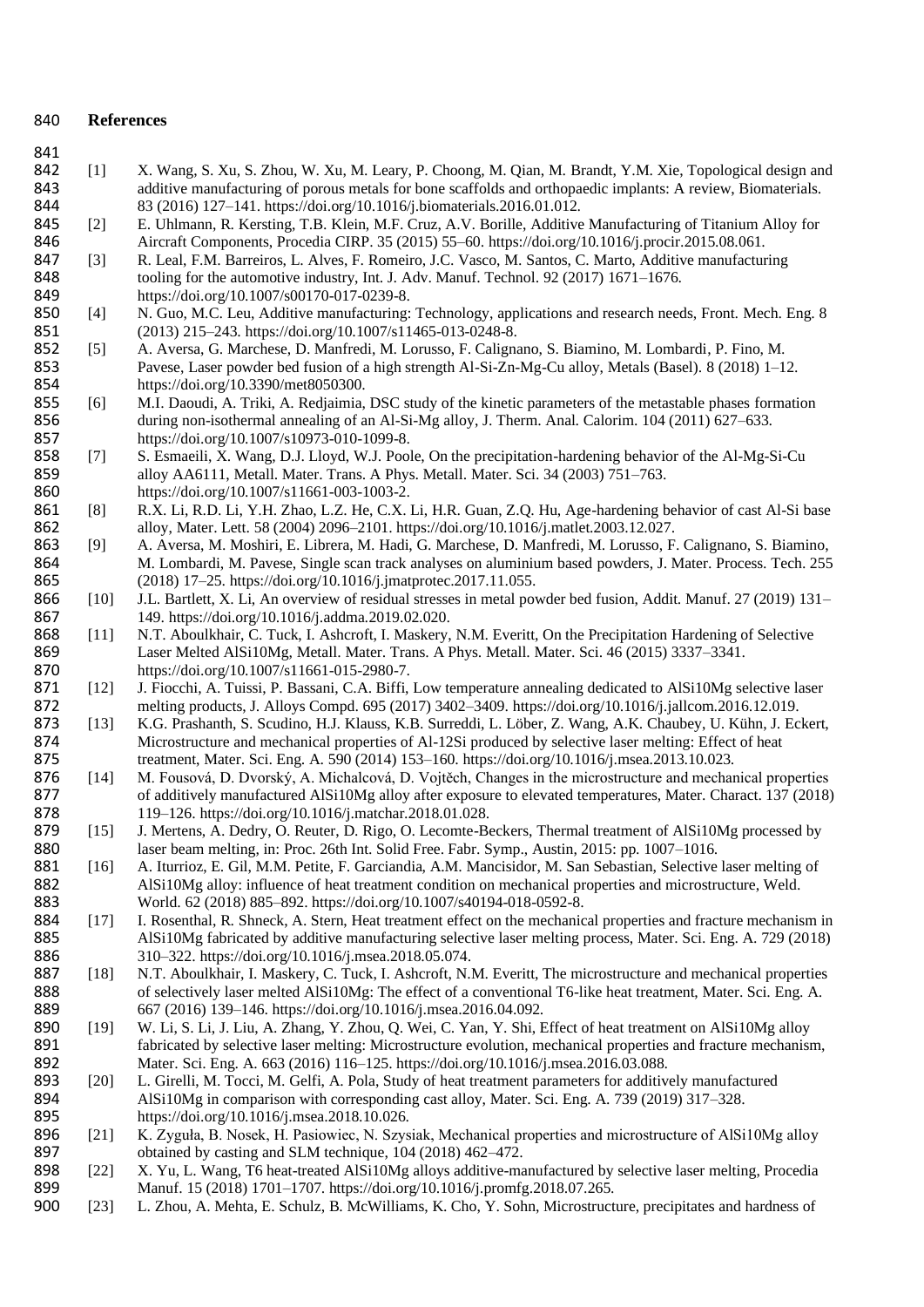- 901 selectively laser melted AlSi10Mg alloy before and after heat treatment, Mater. Charact. 143 (2018) 5–17.<br>902 https://doi.org/10.1016/i.matchar.2018.04.022.
- 902 https://doi.org/10.1016/j.matchar.2018.04.022.<br>903 [24] N.E. Uzan, R. Shneck, O. Yeheskel, N. Frage, N.E. Uzan, R. Shneck, O. Yeheskel, N. Frage, Fatigue of AlSi10Mg specimens fabricated by additive 904 manufacturing selective laser melting (AM-SLM), Mater. Sci. Eng. A. 704 (2017) 229–237. 905 https://doi.org/10.1016/j.msea.2017.08.027.
- 906 [25] N.T. Aboulkhair, M. Simonelli, L. Parry, I. Ashcroft, C. Tuck, R. Hague, 3D printing of Aluminium alloys: 907 Additive Manufacturing of Aluminium alloys using selective laser melting, Prog. Mater. Sci. 106 (2019) 908 100578. https://doi.org/10.1016/j.pmatsci.2019.100578.<br>909 [26] K. Kempen, L. Thijs, J. Van Humbeeck, J.P. Kruth, Mec
- 909 [26] K. Kempen, L. Thijs, J. Van Humbeeck, J.P. Kruth, Mechanical Properties of AlSi10Mg Produced by Selective<br>910 Laser Melting, Phys. Procedia. 39 (2012) 439–446. https://doi.org/10.1016/i.phpro.2012.10.059. 910 Laser Melting, Phys. Procedia. 39 (2012) 439–446. https://doi.org/10.1016/j.phpro.2012.10.059.<br>911 [27] M. Krishnan, E. Atzeni, R. Canali, D. Manfredi, F. Calignano, E. Ambrosio, L. Iuliano, Influence
- 911 [27] M. Krishnan, E. Atzeni, R. Canali, D. Manfredi, F. Calignano, E. Ambrosio, L. Iuliano, Influence of post-<br>912 consessing operations on mechanical properties of AlSi10Mg parts by DMLS, High Value Manuf. Adv. R 912 processing operations on mechanical properties of AlSi10Mg parts by DMLS, High Value Manuf. Adv. Res.<br>913 Virtual Rapid Prototyp. - Proc. 6th Int. Conf. Adv. Res. Rapid Prototyping. VR@P 2013. (2014) 243–248. 913 Virtual Rapid Prototyp. - Proc. 6th Int. Conf. Adv. Res. Rapid Prototyping, VR@P 2013. (2014) 243–248.<br>914 Internal Rapid Prototyp (10.1201/b15961-46. https://doi.org/10.1201/b15961-46.
- 915 [28] L. Girelli, M. Giovagnoli, M. Tocci, A. Pola, A. Fortini, M. Merlin, G.M. La Vecchia, Evaluation of the impact 916 behaviour of AlSi10Mg alloy produced using laser additive manufacturing, Mater. Sci. Eng. A. 748 (2019) 38– 917 51. https://doi.org/10.1016/j.msea.2019.01.078.<br>
918 [29] B.A. Fulcher, D.K. Leigh, T.J. Watt, Comparison
- 918 [29] B.A. Fulcher, D.K. Leigh, T.J. Watt, Comparison of AlSi10Mg and Al 6061 Processed Through DMLS, Proc.<br>919 25th Solid Free. Fabr. Symp. (2014) 404–419. http://sffsymposium.engr.utexas.edu/2014TOC. 919 25th Solid Free. Fabr. Symp. (2014) 404–419. http://sffsymposium.engr.utexas.edu/2014TOC.<br>920 5301 E. GmbH. Material Data Sheet: EOS Aluminum AlSi10Mg. (n.d.). https://www.eos.info/materi
- 920 [30] E. GmbH, Material Data Sheet: EOS Aluminum AlSi10Mg, (n.d.). https://www.eos.info/material-m.<br>921 [31] J.H. Flynn, The Isoconversional Method for Determination of Energy of Activation at Constant Heat
- 921 [31] J.H. Flynn, The Isoconversional Method for Determination of Energy of Activation at Constant Heating Rates,<br>922 J. Therm. Anal. 27 (1983) 95–102. 922 J. Therm. Anal. 27 (1983) 95–102.<br>923 [32] J.H. Flynn, L.A. Wall, A quick, direction
- 923 [32] J.H. Flynn, L.A. Wall, A quick, direct method for the determination of activation energy from<br>924 thermogravimetric data, J. Polym. Sci. Part B Polym. Lett. 4 (1966) 323–328. 924 thermogravimetric data, J. Polym. Sci. Part B Polym. Lett. 4 (1966) 323–328.<br>925 [33] T. Ozawa, Kinetic Analysis of Derivative Curves in Thermal Analysis, J. The
- 925 [33] T. Ozawa, Kinetic Analysis of Derivative Curves in Thermal Analysis, J. Therm. Anal. 2 (1970) 301–324.
- 926 [34] M.W. Zandbergen, Q. Xu, A. Cerezo, G.D.W. Smith, Data in Brief Data analysis and other considerations concerning the study of precipitation in Al Mg Si alloys by Atom Probe Tomography, 5 (2015) 626–64 927 concerning the study of precipitation in Al – Mg – Si alloys by Atom Probe Tomography, 5 (2015) 626–641.<br>928 https://doi.org/10.1016/j.dib.2015.09.045. 928 https://doi.org/10.1016/j.dib.2015.09.045.<br>929 [35] E. Louvis, P. Fox, C.J. Sutcliffe, Selective
- 929 [35] E. Louvis, P. Fox, C.J. Sutcliffe, Selective laser melting of aluminium components, J. Mater. Process. Technol.<br>930 (2011). https://doi.org/10.1016/j.jmatprotec.2010.09.019. 930 (2011). https://doi.org/10.1016/j.jmatprotec.2010.09.019.<br>931 [36] N.T. Aboulkhair, N.M. Everitt, I. Ashcroft, C. Tuck, Redi
- 931 [36] N.T. Aboulkhair, N.M. Everitt, I. Ashcroft, C. Tuck, Reducing porosity in AlSi10Mg parts processed by<br>932 selective laser melting, Addit. Manuf. 1 (2014) 77–86. https://doi.org/10.1016/j.addma.2014.08.001. 932 selective laser melting, Addit. Manuf. 1 (2014) 77–86. https://doi.org/10.1016/j.addma.2014.08.001.<br>933 [37] G.K.L. Ng, A.E.W. Jarfors, G. Bi, H.Y. Zheng, Porosity formation and gas bubble retention in laser n
- 933 [37] G.K.L. Ng, A.E.W. Jarfors, G. Bi, H.Y. Zheng, Porosity formation and gas bubble retention in laser metal<br>934 deposition, Appl. Phys. A Mater. Sci. Process. 97 (2009) 641–649. https://doi.org/10.1007/s00339-009-52 934 deposition, Appl. Phys. A Mater. Sci. Process. 97 (2009) 641–649. https://doi.org/10.1007/s00339-009-5266-3.<br>935 [38] C. Weingarten, D. Buchbinder, N. Pirch, W. Meiners, K. Wissenbach, R. Poprawe, Formation and reducti
- 935 [38] C. Weingarten, D. Buchbinder, N. Pirch, W. Meiners, K. Wissenbach, R. Poprawe, Formation and reduction of hydrogen porosity during selective laser melting of AlSi10Mg, J. Mater. Process. Technol. 221 (2015) 112–12 hydrogen porosity during selective laser melting of AlSi10Mg, J. Mater. Process. Technol. 221 (2015) 112–120. 937 https://doi.org/10.1016/j.jmatprotec.2015.02.013.
- 938 [39] U. Tradowsky, J. White, R.M. Ward, N. Read, W. Reimers, M.M. Attallah, Selective laser melting of AlSi10Mg: In fluence of post-processing on the microstructural and tensile properties development. 939 AlSi10Mg : In fl uence of post-processing on the microstructural and tensile properties development, JMADE.<br>940 105 (2016) 212–222. https://doi.org/10.1016/j.matdes.2016.05.066. 940 105 (2016) 212–222. https://doi.org/10.1016/j.matdes.2016.05.066.<br>941 [40] T. Lore, K. Karolien, J.-P. Kruthb, and J. Van Humbeecka, Fine-st
- 941 [40] T. Lore, K. Karolien, J.-P. Kruthb, and J. Van Humbeecka, Fine- structured aluminium products with controllable texture by Selective Laser Melting of pre-alloyed AlSi10Mg powder., 61 (2013) 1809–18 942 controllable texture by Selective Laser Melting of pre-alloyed AlSi10Mg powder., 61 (2013) 1809–1819.<br>943 [41] A. Leon, E. Aghion, Effect of surface roughness on corrosion fatigue performance of AlSi10Mg alloy pro
- 943 [41] A. Leon, E. Aghion, Effect of surface roughness on corrosion fatigue performance of AlSi10Mg alloy produced 944 by Selective Laser Melting (SLM), Mater. Charact. 131 (2017) 188–194.
- 945 https://doi.org/10.1016/j.matchar.2017.06.029.
- 946 [42] P. Yang, M.A. Rodriguez, L.A. Deibler, B.H. Jared, J. Griego, A. Kilgo, A. Allen, D.K. Stefan, Effect of thermal annealing on microstructure evolution and mechanical behavior of an additive manufactured AlS 947 thermal annealing on microstructure evolution and mechanical behavior of an additive manufactured AlSi10Mg<br>948 part, J. Mater. Res. 33 (2018) 1701–1712. https://doi.org/10.1557/jmr.2018.82. 948 part, J. Mater. Res. 33 (2018) 1701–1712. https://doi.org/10.1557/jmr.2018.82.<br>949 [43] S. Marola, D. Manfredi, G. Fiore, M. Gabriele, M. Lombardi, P. Fino, L. Battez
- 949 [43] S. Marola, D. Manfredi, G. Fiore, M. Gabriele, M. Lombardi, P. Fino, L. Battezzati, A comparison of Selective<br>950 Laser Melting with bulk rapid solidi fi cation of AlSi10Mg alloy, J. Alloys Compd. 742 (2018) 271–2 950 Laser Melting with bulk rapid solidi fi cation of AlSi10Mg alloy, J. Alloys Compd. 742 (2018) 271–279.<br>951 https://doi.org/10.1016/j.jallcom.2018.01.309. 951 https://doi.org/10.1016/j.jallcom.2018.01.309.<br>952 [44] G.B. Burger, A.K. Gupta, P.W. Jeffrey, D.J. L.
- 952 [44] G.B. Burger, A.K. Gupta, P.W. Jeffrey, D.J. Lloyd, Microstructural control of aluminum sheet used in automotive applications, Mater. Charact. 35 (1995) 23–39. https://doi.org/10.1016/1044-5803(95)0006 953 automotive applications, Mater. Charact. 35 (1995) 23–39. https://doi.org/10.1016/1044-5803(95)00065-8.
- 954 [45] S.J. Andersen, H.W. Zandbergen, J. Jansen, C. Træholt, U. Tundal, O. Reiso, The crystal structure of the β″ 955 phase in Al-Mg-Si Alloys, Acta Mater. 46 (1998) 3283–3298. https://doi.org/10.1016/S1359-6454(97)00493-X.
- 956 [46] C. Badini, F. Marino, A. Tomasi, Kinetics of precipitation hardening in SiC whisker-reinforced 6061 957 aluminium alloy, J. Mater. Sci. (1991). https://doi.org/10.1007/BF02387805.
- 958 [47] M.E. Keeffe, C.C. Umbach, J.M. Blakely, Surface self-diffusion on Si from the evolution of periodic atomic<br>959 step arrays, J. Phys. Chem. Solids. 55 (1994) 965–973. https://doi.org/10.1016/0022-3697(94)90116-3. step arrays, J. Phys. Chem. Solids. 55 (1994) 965–973. https://doi.org/10.1016/0022-3697(94)90116-3.<br>
[48] P. Yang, L.A. Deibler, D.R. Bradley, D.K. Stefan, J.D. Carroll, Microstructure evolution and thermal pr
- 960 [48] P. Yang, L.A. Deibler, D.R. Bradley, D.K. Stefan, J.D. Carroll, Microstructure evolution and thermal properties 961 of an additively manufactured, solution treatable AlSi10Mg part, J. Mater. Res. 33 (2018) 4040–4052. 962 https://doi.org/10.1557/jmr.2018.405.